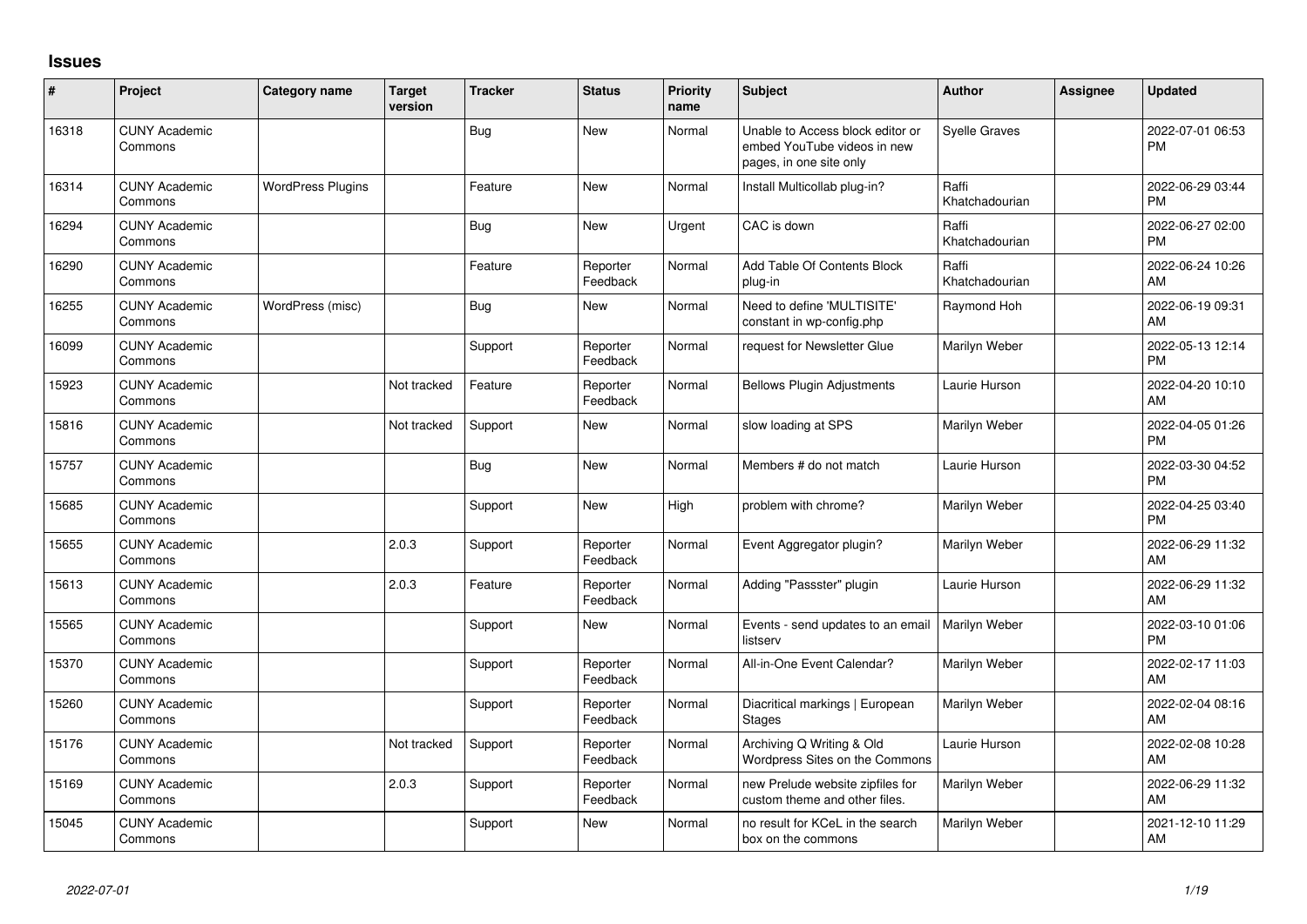| #     | Project                         | <b>Category name</b>     | <b>Target</b><br>version | <b>Tracker</b> | <b>Status</b>        | <b>Priority</b><br>name | <b>Subject</b>                                                       | <b>Author</b>           | <b>Assignee</b> | <b>Updated</b>                |
|-------|---------------------------------|--------------------------|--------------------------|----------------|----------------------|-------------------------|----------------------------------------------------------------------|-------------------------|-----------------|-------------------------------|
| 14940 | <b>CUNY Academic</b><br>Commons |                          |                          | Bug            | <b>New</b>           | Normal                  | Discrepancy between Commons<br>profile "sites" and actual # of sites | Laurie Hurson           |                 | 2021-11-08 11:09<br>AM        |
| 14936 | <b>CUNY Academic</b><br>Commons |                          |                          | Bug            | <b>New</b>           | Normal                  | Commons websites blocked by<br>SPS campus network                    | Laurie Hurson           |                 | 2021-11-03 03:57<br><b>PM</b> |
| 14911 | <b>CUNY Academic</b><br>Commons | <b>WordPress Themes</b>  | Not tracked              | Support        | New                  | Normal                  | Twentytwentyone theme                                                | Marilyn Weber           |                 | 2021-10-28 10:37<br>AM        |
| 14900 | <b>CUNY Academic</b><br>Commons |                          | Not tracked              | Support        | Reporter<br>Feedback | Normal                  | previous theme?                                                      | Marilyn Weber           |                 | 2021-10-25 10:31<br>AM        |
| 14842 | <b>CUNY Academic</b><br>Commons |                          | Not tracked              | Support        | Reporter<br>Feedback | Normal                  | Question about widgets and block<br>editor                           | Gina Cherry             |                 | 2021-10-06 03:01<br><b>PM</b> |
| 14792 | <b>CUNY Academic</b><br>Commons |                          |                          | <b>Bug</b>     | <b>New</b>           | Normal                  | Inconsistent email notifications<br>from gravity forms               | Raffi<br>Khatchadourian |                 | 2021-10-04 01:50<br><b>PM</b> |
| 14784 | <b>CUNY Academic</b><br>Commons |                          |                          | Support        | Reporter<br>Feedback | Normal                  | User report of logo problem when<br>using Customizer theme           | Marilyn Weber           |                 | 2021-09-17 10:25<br>AM        |
| 14629 | <b>CUNY Academic</b><br>Commons |                          | Not tracked              | Bug            | Reporter<br>Feedback | Normal                  | Possible Post Order Bug?                                             | <b>Syelle Graves</b>    |                 | 2021-09-14 10:47<br>AM        |
| 14538 | <b>CUNY Academic</b><br>Commons |                          | Not tracked              | Support        | Reporter<br>Feedback | Normal                  | <b>Weebly To Commons</b>                                             | Laurie Hurson           |                 | 2021-09-14 10:47<br>AM        |
| 14398 | <b>CUNY Academic</b><br>Commons |                          | Not tracked              | Support        | Reporter<br>Feedback | Normal                  | Events plug-in notification problem                                  | Marilyn Weber           |                 | 2021-05-11 11:21<br>AM        |
| 14074 | <b>CUNY Academic</b><br>Commons | WordPress (misc)         | Not tracked              | Support        | Reporter<br>Feedback | Normal                  | page password protection problem                                     | Marilyn Weber           |                 | 2021-03-02 11:03<br>AM        |
| 13975 | <b>CUNY Academic</b><br>Commons | Social Paper             | Not tracked              | Support        | Reporter<br>Feedback | Normal                  | can't approve comments on Social<br>Paper paper                      | Marilyn Weber           |                 | 2021-02-12 09:33<br>AM        |
| 13912 | <b>CUNY Academic</b><br>Commons |                          | Not tracked              | Feature        | Hold                 | Low                     | posting "missed schedule"                                            | Marilyn Weber           |                 | 2021-02-23 10:46<br>AM        |
| 13650 | <b>CUNY Academic</b><br>Commons | Group Library            | Future<br>release        | Feature        | New                  | Normal                  | Forum Attachments in Group<br>Library                                | Laurie Hurson           |                 | 2021-11-19 12:30<br><b>PM</b> |
| 13255 | <b>CUNY Academic</b><br>Commons |                          | Not tracked              | Support        | Reporter<br>Feedback | Normal                  | Accessibility problems                                               | Marilyn Weber           |                 | 2020-09-01 05:48<br><b>PM</b> |
| 13048 | <b>CUNY Academic</b><br>Commons | Shortcodes and<br>embeds | Future<br>release        | Feature        | New                  | Normal                  | Jupyter Notebooks support                                            | <b>Boone Gorges</b>     |                 | 2020-07-14 11:46<br>AM        |
| 13034 | <b>CUNY Academic</b><br>Commons |                          | Not tracked              | Support        | Reporter<br>Feedback | Normal                  | a site is asking people to join the<br>Commons to get a download     | Marilyn Weber           |                 | 2020-07-12 07:23<br><b>AM</b> |
| 12573 | <b>CUNY Academic</b><br>Commons | <b>WordPress Plugins</b> | Future<br>release        | Bug            | <b>New</b>           | Normal                  | CommentPress Core Issues                                             | scott voth              |                 | 2020-03-24 04:32<br><b>PM</b> |
| 12436 | <b>CUNY Academic</b><br>Commons |                          | Not tracked              | <b>Bug</b>     | Assigned             | Normal                  | Nightly system downtime                                              | Boone Gorges            |                 | 2020-08-01 09:30<br>AM        |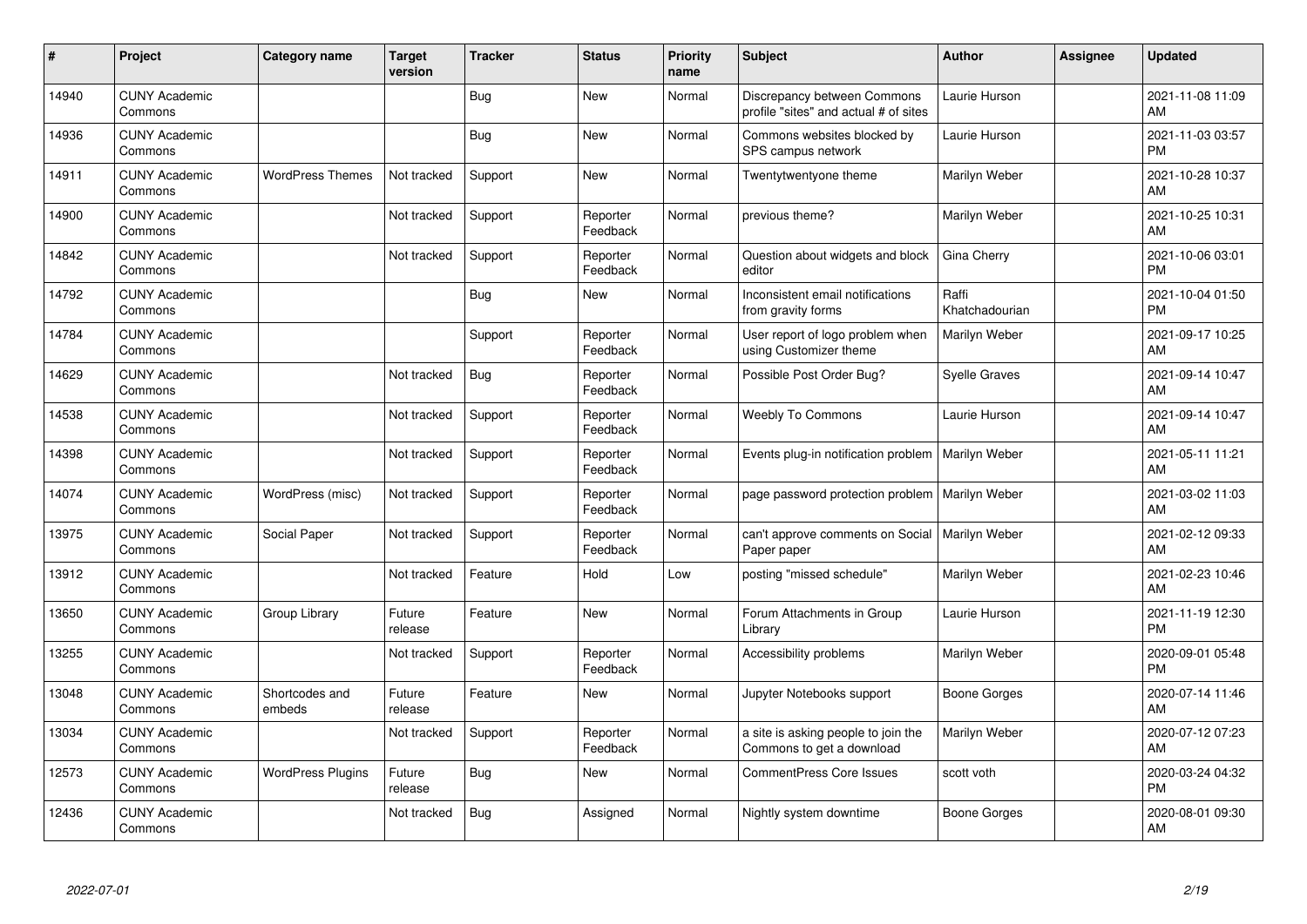| #     | Project                         | <b>Category name</b>      | <b>Target</b><br>version | <b>Tracker</b> | <b>Status</b>        | <b>Priority</b><br>name | <b>Subject</b>                                                                                | <b>Author</b>           | Assignee | <b>Updated</b>                |
|-------|---------------------------------|---------------------------|--------------------------|----------------|----------------------|-------------------------|-----------------------------------------------------------------------------------------------|-------------------------|----------|-------------------------------|
| 12360 | <b>CUNY Academic</b><br>Commons | <b>WordPress Themes</b>   | Not tracked              | Bug            | Reporter<br>Feedback | Normal                  | site just says "DANTE We are<br>currently in maintenance mode,<br>please check back shortly." | Marilyn Weber           |          | 2020-02-04 12:13<br><b>PM</b> |
| 12352 | <b>CUNY Academic</b><br>Commons |                           | Not tracked              | Support        | <b>New</b>           | Normal                  | "posts list" page builder block<br>option                                                     | Marilyn Weber           |          | 2020-02-03 01:29<br><b>PM</b> |
| 12350 | <b>CUNY Academic</b><br>Commons | <b>Blogs (BuddyPress)</b> | Not tracked              | Support        | Reporter<br>Feedback | Normal                  | URL creation problem                                                                          | Marilyn Weber           |          | 2020-02-03 11:27<br>AM        |
| 12328 | <b>CUNY Academic</b><br>Commons |                           | Not tracked              | Support        | New                  | Normal                  | Sign up Code for Non-CUNY<br>Faculty                                                          | Laurie Hurson           |          | 2020-01-28 10:25<br>AM        |
| 12198 | <b>CUNY Academic</b><br>Commons |                           | Not tracked              | <b>Bug</b>     | Reporter<br>Feedback | Normal                  | Duplicate listing in My Sites                                                                 | <b>Tom Harbison</b>     |          | 2019-12-09 05:50<br><b>PM</b> |
| 11860 | <b>CUNY Academic</b><br>Commons | Registration              | Future<br>release        | Feature        | <b>New</b>           | Normal                  | <b>Ensure Students Are Aware They</b><br>Can Use Aliases At Registration                      | scott voth              |          | 2019-09-24 08:46<br>AM        |
| 11848 | <b>CUNY Academic</b><br>Commons |                           | Not tracked              | Support        | Hold                 | Normal                  | a Dean of Faculty wants to share<br>a large file                                              | Marilyn Weber           |          | 2019-09-24 08:44<br>AM        |
| 11843 | <b>CUNY Academic</b><br>Commons | WordPress (misc)          | Future<br>release        | Design/UX      | <b>New</b>           | Normal                  | Tweaking the Gutenberg Editor<br>Interface                                                    | Laurie Hurson           |          | 2022-04-26 12:00<br><b>PM</b> |
| 11788 | <b>CUNY Academic</b><br>Commons | <b>WordPress Plugins</b>  | Future<br>release        | Support        | Reporter<br>Feedback | Normal                  | Plugin Request - Browse Aloud                                                                 | scott voth              |          | 2019-09-24 08:42<br>AM        |
| 11787 | <b>CUNY Academic</b><br>Commons |                           | Not tracked              | Support        | Reporter<br>Feedback | Normal                  | automated comments notifications<br>on ZenDesk                                                | Marilyn Weber           |          | 2019-08-26 06:18<br><b>PM</b> |
| 11771 | <b>CUNY Academic</b><br>Commons |                           | Not tracked              | Support        | Reporter<br>Feedback | Normal                  | post displays in sections                                                                     | Marilyn Weber           |          | 2019-08-20 10:34<br>AM        |
| 11556 | <b>CUNY Academic</b><br>Commons | Courses                   | Not tracked              | Bug            | Reporter<br>Feedback | Normal                  | Instructor name given in course<br>listing                                                    | Tom Harbison            |          | 2019-06-25 04:12<br><b>PM</b> |
| 11519 | <b>CUNY Academic</b><br>Commons |                           | Not tracked              | Support        | Assigned             | Normal                  | comment option not appearing                                                                  | Marilyn Weber           |          | 2019-09-24 10:28<br>AM        |
| 11509 | <b>CUNY Academic</b><br>Commons |                           | Not tracked              | Support        | Reporter<br>Feedback | Normal                  | deleted Page causing a Menu<br>problem?                                                       | Marilyn Weber           |          | 2019-06-04 09:54<br>AM        |
| 11415 | <b>CUNY Academic</b><br>Commons | <b>WordPress Plugins</b>  | Not tracked              | Bug            | Reporter<br>Feedback | Normal                  | Blog Subscriptions in Jetpack                                                                 | Laurie Hurson           |          | 2019-05-14 10:34<br>AM        |
| 11392 | <b>CUNY Academic</b><br>Commons |                           | Future<br>release        | <b>Bug</b>     | <b>New</b>           | Normal                  | Migrate users away from<br><b>StatPress</b>                                                   | Boone Gorges            |          | 2019-04-23 03:53<br><b>PM</b> |
| 11131 | <b>CUNY Academic</b><br>Commons |                           | Future<br>release        | Feature        | Reporter<br>Feedback | Normal                  | <b>Image Annotation Plugins</b>                                                               | Laurie Hurson           |          | 2019-02-26 11:33<br>AM        |
| 11120 | <b>CUNY Academic</b><br>Commons | <b>WordPress Plugins</b>  | Not tracked              | Bug            | Reporter<br>Feedback | Normal                  | Events Manager Events Not<br>Showing Up                                                       | Mark Webb               |          | 2019-02-27 04:10<br><b>PM</b> |
| 11077 | <b>CUNY Academic</b><br>Commons | Events                    | Not tracked              | Feature        | Reporter<br>Feedback | Normal                  | Show event category description<br>in event list view                                         | Raffi<br>Khatchadourian |          | 2019-02-12 10:38<br><b>PM</b> |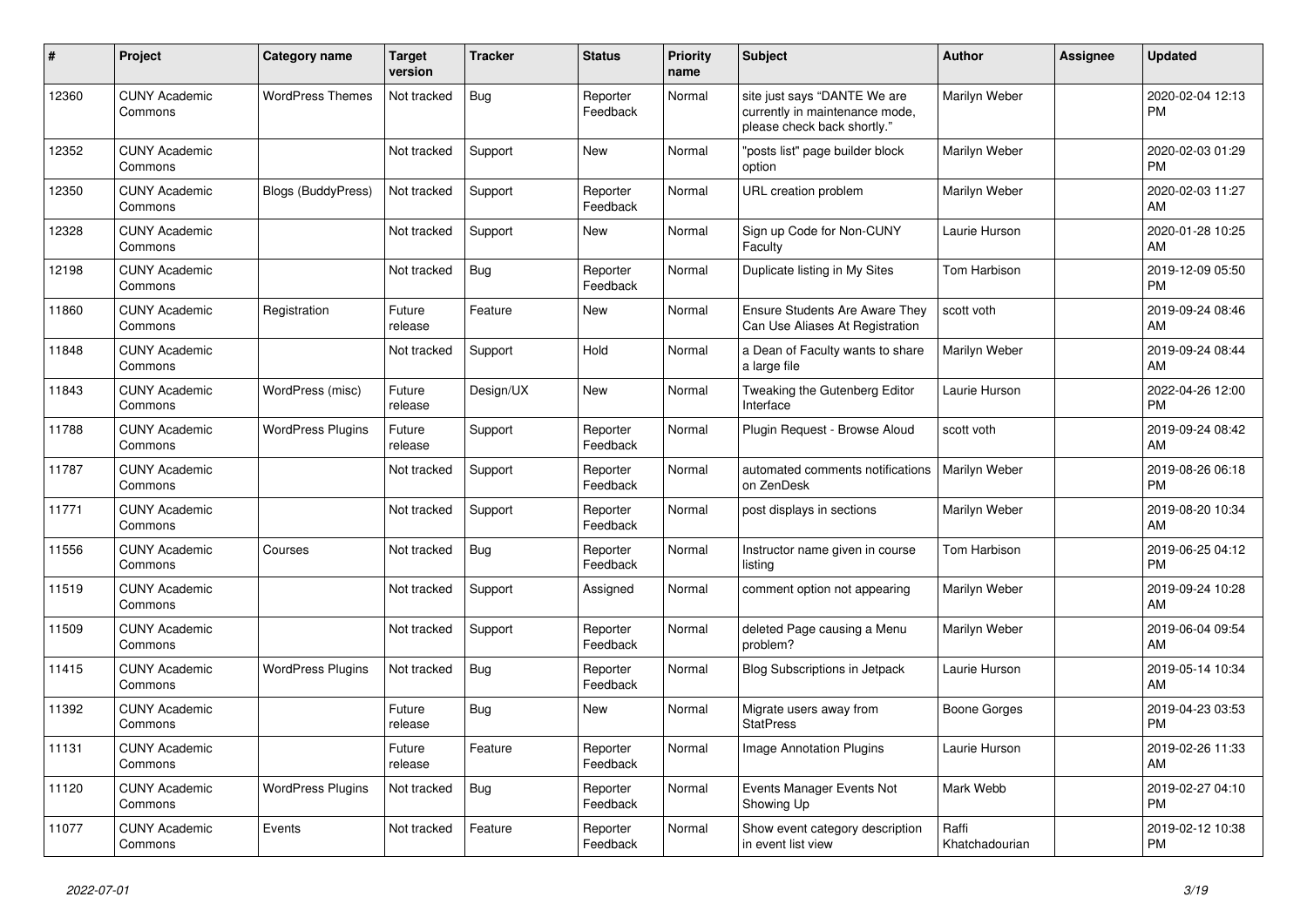| #     | Project                         | <b>Category name</b>       | <b>Target</b><br>version | <b>Tracker</b> | <b>Status</b>        | Priority<br>name | <b>Subject</b>                                                                                               | Author              | <b>Assignee</b>   | <b>Updated</b>                |
|-------|---------------------------------|----------------------------|--------------------------|----------------|----------------------|------------------|--------------------------------------------------------------------------------------------------------------|---------------------|-------------------|-------------------------------|
| 11024 | <b>CUNY Academic</b><br>Commons | WordPress (misc)           | Future<br>release        | <b>Bug</b>     | New                  | Normal           | Subsites should not show "you<br>should update your .htaccess<br>now" notice after permalink setting<br>save | <b>Boone Gorges</b> |                   | 2019-01-28 01:35<br>PM.       |
| 10982 | <b>CUNY Academic</b><br>Commons | Domain Mapping             | Not tracked              | Support        | Reporter<br>Feedback | Normal           | <b>CNAME</b> question                                                                                        | scott voth          |                   | 2019-01-22 04:29<br><b>PM</b> |
| 10769 | <b>CUNY Academic</b><br>Commons | <b>WordPress Themes</b>    | Not tracked              | Bug            | Reporter<br>Feedback | Normal           | 2011 Theme Sidebar                                                                                           | Mark Webb           |                   | 2018-12-04 04:09<br><b>PM</b> |
| 10657 | <b>CUNY Academic</b><br>Commons |                            | Not tracked              | Support        | Reporter<br>Feedback | Normal           | child theme problems                                                                                         | Marilyn Weber       |                   | 2018-11-08 01:19<br><b>PM</b> |
| 10380 | <b>CUNY Academic</b><br>Commons | WordPress (misc)           | Future<br>release        | Feature        | In Progress          | Normal           | Remove blacklisted plugins                                                                                   | <b>Boone Gorges</b> |                   | 2022-04-26 12:00<br><b>PM</b> |
| 10273 | <b>CUNY Academic</b><br>Commons | Registration               | Not tracked              | Support        | Reporter<br>Feedback | Normal           | users combining CF and campus<br>address                                                                     | Marilyn Weber       |                   | 2019-09-18 10:58<br>AM        |
| 9720  | <b>CUNY Academic</b><br>Commons | Authentication             | Future<br>release        | Feature        | New                  | Normal           | The Commons should be an<br>oAuth provider                                                                   | Boone Gorges        |                   | 2019-03-01 02:04<br><b>PM</b> |
| 6755  | <b>CUNY Academic</b><br>Commons | WordPress (misc)           | Future<br>release        | Bug            | New                  | Normal           | Cannot Deactivate Plugin                                                                                     | Laura Kane          |                   | 2016-11-16 01:12<br><b>PM</b> |
| 6356  | <b>CUNY Academic</b><br>Commons | <b>WordPress Plugins</b>   | Future<br>release        | Bug            | Reporter<br>Feedback | Low              | Should Subscribe2 be<br>deprecated?                                                                          | Luke Waltzer        |                   | 2017-03-20 12:20<br><b>PM</b> |
| 6332  | <b>CUNY Academic</b><br>Commons | WordPress (misc)           | Future<br>release        | Feature        | New                  | Normal           | Allow uploaded files to be marked<br>as private in an ad hoc way                                             | <b>Boone Gorges</b> |                   | 2016-10-17 11:41<br><b>PM</b> |
| 5992  | <b>CUNY Academic</b><br>Commons | <b>Email Notifications</b> | Future<br>release        | Feature        | New                  | Normal           | Changing the From line of<br>autogenerated blog emails                                                       | Marilyn Weber       |                   | 2018-09-27 05:19<br><b>PM</b> |
| 5489  | <b>CUNY Academic</b><br>Commons | Social Paper               | Future<br>release        | Feature        | New                  | Normal           | Asc/desc sorting for Social Paper<br>directories                                                             | <b>Boone Gorges</b> |                   | 2016-04-21 10:06<br><b>PM</b> |
| 5488  | <b>CUNY Academic</b><br>Commons | Social Paper               | Future<br>release        | Bug            | <b>New</b>           | Normal           | Add a "last edited by" field to<br>Social Paper group directories                                            | Boone Gorges        |                   | 2016-04-21 10:05<br><b>PM</b> |
| 5205  | <b>CUNY Academic</b><br>Commons | Social Paper               | Future<br>release        | Feature        | <b>New</b>           | Normal           | Social Paper folders                                                                                         | Marilyn Weber       |                   | 2016-02-11 10:24<br><b>PM</b> |
| 5199  | <b>CUNY Academic</b><br>Commons | Social Paper               | Future<br>release        | Feature        | New                  | Normal           | add tables to the SP editor                                                                                  | Marilyn Weber       |                   | 2016-10-24 11:27<br>AM        |
| 364   | <b>CUNY Academic</b><br>Commons | <b>WordPress Plugins</b>   | Future<br>release        | Feature        | New                  | Normal           | <b>Bulletin Board</b>                                                                                        | Matt Gold           |                   | 2015-01-05 08:50<br>PM        |
| 2577  | <b>NYCDH Community</b><br>Site  |                            |                          | Feature        | Assigned             | Low              | Investigate Potential to Add Links<br>to the Forum                                                           | <b>Mark Newton</b>  | Alex Gil          | 2013-05-16 09:40<br><b>PM</b> |
| 2576  | NYCDH Community<br>Site         |                            |                          | <b>Bug</b>     | Hold                 | Low              | Test Next Button in Javascript<br><b>Tutorial Under Activities</b>                                           | Mark Newton         | Alex Gil          | 2013-05-18 02:55<br><b>PM</b> |
| 11968 | JustPublics@365<br>MediaCamp    |                            |                          | Feature        | New                  | Normal           | Nanoscience Retractable Display<br>Unit                                                                      | Donald Cherry       | Bonnie<br>Eissner | 2021-02-19 08:50<br>AM        |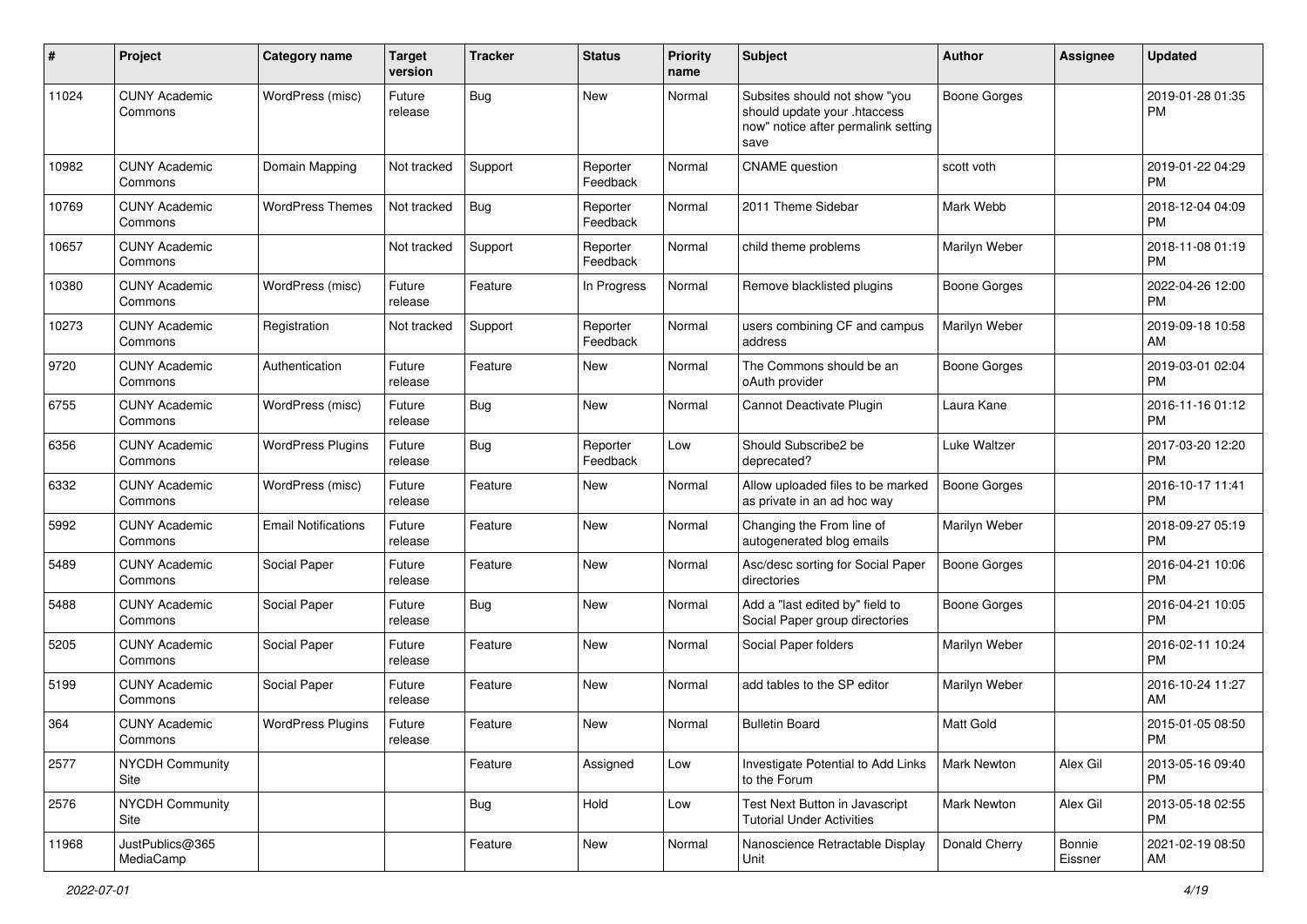| #     | Project                         | <b>Category name</b>       | Target<br>version | <b>Tracker</b> | <b>Status</b>        | <b>Priority</b><br>name | <b>Subject</b>                                                                             | <b>Author</b>           | <b>Assignee</b> | <b>Updated</b>                |
|-------|---------------------------------|----------------------------|-------------------|----------------|----------------------|-------------------------|--------------------------------------------------------------------------------------------|-------------------------|-----------------|-------------------------------|
| 16307 | <b>CUNY Academic</b><br>Commons |                            |                   | Bug            | New                  | Normal                  | Add brief messaging to<br>accept/decline group membership<br>requests                      | Matt Gold               | Boone<br>Gorges | 2022-06-27 06:13<br>PM.       |
| 16199 | <b>CUNY Academic</b><br>Commons | Directories                | 2.0.3             | Bug            | <b>New</b>           | Normal                  | Removed "Semester" Filter from<br><b>Courses Directory</b>                                 | Laurie Hurson           | Boone<br>Gorges | 2022-06-29 11:32<br>AM        |
| 16092 | <b>CUNY Academic</b><br>Commons |                            | Future<br>release | Feature        | Hold                 | Normal                  | Don't show main site in Site<br>search results                                             | <b>Boone Gorges</b>     | Boone<br>Gorges | 2022-05-17 03:12<br><b>PM</b> |
| 15883 | <b>CUNY Academic</b><br>Commons |                            | 2.1.0             | Feature        | <b>New</b>           | Normal                  | Release BPGES update                                                                       | <b>Boone Gorges</b>     | Boone<br>Gorges | 2022-05-26 10:39<br>AM        |
| 15767 | <b>CUNY Academic</b><br>Commons | WordPress (misc)           |                   | Support        | New                  | Normal                  | Site loading slowly                                                                        | scott voth              | Boone<br>Gorges | 2022-04-04 08:56<br>PM.       |
| 15604 | <b>CUNY Academic</b><br>Commons | <b>Email Notifications</b> | Future<br>release | Feature        | Assigned             | Normal                  | Restructure Commons Group<br>Digest Email Messages                                         | <b>Matt Gold</b>        | Boone<br>Gorges | 2022-05-26 10:45<br>AM        |
| 15242 | <b>CUNY Academic</b><br>Commons | Performance                | Not tracked       | Bug            | Reporter<br>Feedback | Normal                  | Slugist site                                                                               | Raffi<br>Khatchadourian | Boone<br>Gorges | 2022-02-07 11:14<br>AM        |
| 15210 | <b>CUNY Academic</b><br>Commons | Analytics                  | Not tracked       | Design/UX      | New                  | Normal                  | Google Analytics improvements                                                              | Colin McDonald          | Boone<br>Gorges | 2022-05-24 10:47<br>AM        |
| 14987 | <b>CUNY Academic</b><br>Commons | <b>WordPress Plugins</b>   | Future<br>release | Bug            | New                  | Normal                  | Elementor update causes<br>database freeze-up                                              | Boone Gorges            | Boone<br>Gorges | 2021-11-29 12:02<br>PM.       |
| 14908 | <b>CUNY Academic</b><br>Commons | Performance                |                   | Bug            | New                  | Normal                  | Stale object cache on cdev                                                                 | Raymond Hoh             | Boone<br>Gorges | 2021-12-07 09:45<br>AM        |
| 14504 | <b>CUNY Academic</b><br>Commons |                            | Not tracked       | Publicity      | Reporter<br>Feedback | Normal                  | Adding showcases to home page<br>menu                                                      | Laurie Hurson           | Boone<br>Gorges | 2022-01-19 03:26<br><b>PM</b> |
| 14483 | <b>CUNY Academic</b><br>Commons | WordPress - Media          | Not tracked       | Bug            | Reporter<br>Feedback | Normal                  | Wordpress PDF Embed Stopped<br>Working after JITP Media Clone                              | Patrick DeDauw          | Boone<br>Gorges | 2021-05-20 01:51<br><b>PM</b> |
| 14309 | <b>CUNY Academic</b><br>Commons | Group Library              | Future<br>release | Feature        | New                  | Normal                  | Better handling of<br>bp_group_document file download<br>attempts when file is not present | Boone Gorges            | Boone<br>Gorges | 2021-11-19 12:28<br><b>PM</b> |
| 14184 | <b>CUNY Academic</b><br>Commons | Public Portfolio           | Future<br>release | Feature        | <b>New</b>           | Normal                  | Centralized mechanism for storing<br>Campus affiliations                                   | Boone Gorges            | Boone<br>Gorges | 2022-01-04 11:35<br>AM        |
| 14113 | <b>CUNY Academic</b><br>Commons | WordPress (misc)           | Future<br>release | Bug            | Hold                 | Normal                  | Block Editor Not Working on this<br>page - Json error                                      | scott voth              | Boone<br>Gorges | 2021-03-05 11:01<br>AM        |
| 13949 | <b>CUNY Academic</b><br>Commons |                            | Not tracked       | <b>Bug</b>     | New                  | Normal                  | Continued debugging of runaway<br>MySQL connections                                        | Matt Gold               | Boone<br>Gorges | 2021-09-14 10:42<br>AM        |
| 13835 | <b>CUNY Academic</b><br>Commons | WordPress (misc)           | Future<br>release | Feature        | New                  | Normal                  | Allow OneSearch widget to have<br>'CUNY' as campus                                         | Boone Gorges            | Boone<br>Gorges | 2021-11-19 12:39<br>PM        |
| 13466 | <b>CUNY Academic</b><br>Commons | Cavalcade                  | Future<br>release | Feature        | New                  | Normal                  | Automated cleanup for duplicate<br>Cavalcade tasks                                         | Boone Gorges            | Boone<br>Gorges | 2020-10-13 05:24<br><b>PM</b> |
| 13370 | <b>CUNY Academic</b><br>Commons | Group Library              | Future<br>release | Feature        | New                  | Normal                  | Library bulk deletion and folder<br>editing                                                | Colin McDonald          | Boone<br>Gorges | 2020-10-13 10:41<br>AM        |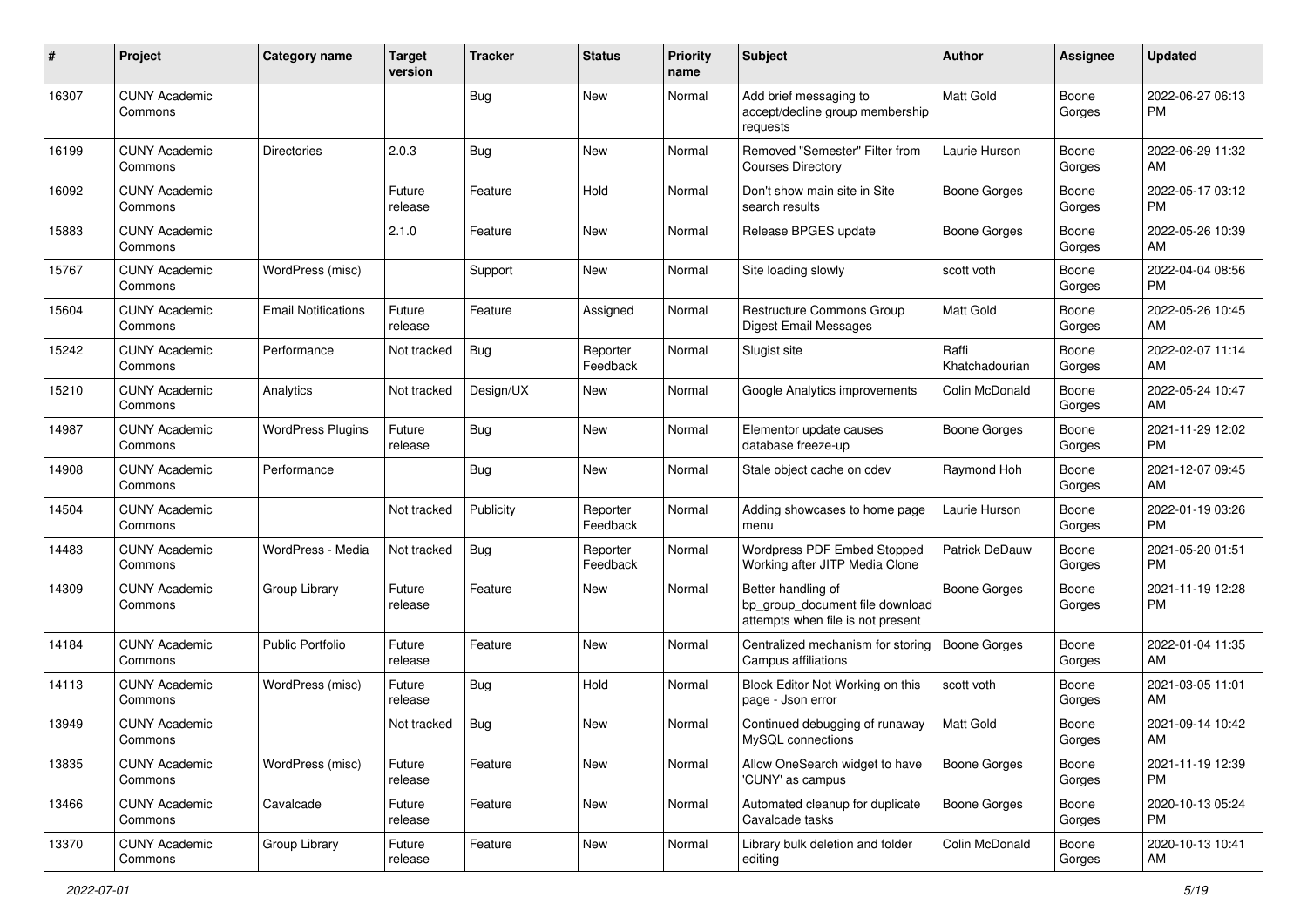| #     | Project                         | <b>Category name</b>       | <b>Target</b><br>version | <b>Tracker</b> | <b>Status</b>        | <b>Priority</b><br>name | <b>Subject</b>                                                                      | <b>Author</b>       | <b>Assignee</b> | <b>Updated</b>                |
|-------|---------------------------------|----------------------------|--------------------------|----------------|----------------------|-------------------------|-------------------------------------------------------------------------------------|---------------------|-----------------|-------------------------------|
| 12911 | <b>CUNY Academic</b><br>Commons |                            | Not tracked              | Feature        | New                  | Normal                  | Block access to xmlrpc.php based<br>on User-Agent                                   | Boone Gorges        | Boone<br>Gorges | 2020-06-09 05:12<br><b>PM</b> |
| 12438 | <b>CUNY Academic</b><br>Commons | Courses                    | Not tracked              | <b>Bug</b>     | New                  | Normal                  | Site appearing twice                                                                | Laurie Hurson       | Boone<br>Gorges | 2020-02-18 01:34<br><b>PM</b> |
| 12121 | <b>CUNY Academic</b><br>Commons | <b>WordPress Plugins</b>   | 2.0.3                    | Feature        | Reporter<br>Feedback | Normal                  | Embedding H5P Iframes on<br><b>Commons Site</b>                                     | Laurie Hurson       | Boone<br>Gorges | 2022-06-29 11:32<br>AM        |
| 12091 | <b>CUNY Academic</b><br>Commons | <b>Group Files</b>         | Future<br>release        | Feature        | <b>New</b>           | Normal                  | Improved pre-upload file validation<br>for bp-group-documents                       | Boone Gorges        | Boone<br>Gorges | 2019-11-14 01:21<br><b>PM</b> |
| 12042 | <b>CUNY Academic</b><br>Commons | <b>Email Notifications</b> | Future<br>release        | Feature        | New                  | Normal                  | Improved error logging for BPGES<br>send queue                                      | <b>Boone Gorges</b> | Boone<br>Gorges | 2021-11-19 12:25<br><b>PM</b> |
| 11945 | <b>CUNY Academic</b><br>Commons | Reckoning                  | Future<br>release        | Feature        | Reporter<br>Feedback | Normal                  | Add Comments bubble to<br>Reckoning views                                           | Boone Gorges        | Boone<br>Gorges | 2019-11-12 05:14<br><b>PM</b> |
| 11531 | <b>CUNY Academic</b><br>Commons | Events                     | Future<br>release        | Feature        | <b>New</b>           | Normal                  | Main Events calendar should<br>include non-public events that<br>user has access to | scott voth          | Boone<br>Gorges | 2019-06-11 10:00<br>AM        |
| 11496 | <b>CUNY Academic</b><br>Commons | <b>Public Portfolio</b>    | 1.15.2                   | Support        | <b>New</b>           | Normal                  | Replace Twitter Icon on Member<br>Portfolio page                                    | scott voth          | Boone<br>Gorges | 2019-06-06 01:03<br><b>PM</b> |
| 11449 | <b>CUNY Academic</b><br>Commons | WordPress - Media          | Not tracked              | Support        | Reporter<br>Feedback | Normal                  | Cloning Media Library for JITP<br>from Staging to Production Site                   | Patrick DeDauw      | Boone<br>Gorges | 2019-05-13 12:00<br><b>PM</b> |
| 11386 | <b>CUNY Academic</b><br>Commons | WordPress - Media          | Not tracked              | Support        | Reporter<br>Feedback | Normal                  | disappearing images                                                                 | scott voth          | Boone<br>Gorges | 2019-05-14 10:32<br>AM        |
| 10794 | <b>CUNY Academic</b><br>Commons | Performance                | Not tracked              | <b>Bug</b>     | New                  | Normal                  | Memcached connection<br>occasionally breaks                                         | Boone Gorges        | Boone<br>Gorges | 2018-12-06 03:30<br><b>PM</b> |
| 10678 | <b>CUNY Academic</b><br>Commons |                            | Not tracked              | Bug            | Reporter<br>Feedback | High                    | Newsletter Plugin Not Sending<br><b>Out Newsletters</b>                             | Mark Webb           | Boone<br>Gorges | 2019-09-16 09:38<br><b>PM</b> |
| 10368 | <b>CUNY Academic</b><br>Commons |                            | Future<br>release        | Feature        | Assigned             | Normal                  | Use ORCID data to populate<br>academic profile page                                 | Stephen Francoeur   | Boone<br>Gorges | 2018-09-25 01:53<br><b>PM</b> |
| 10226 | <b>CUNY Academic</b><br>Commons | Courses                    | Future<br>release        | Feature        | New                  | Normal                  | Add "My Courses" to drop down<br>list                                               | scott voth          | Boone<br>Gorges | 2021-11-19 12:42<br><b>PM</b> |
| 10040 | <b>CUNY Academic</b><br>Commons | WordPress (misc)           | Not tracked              | Bug            | Reporter<br>Feedback | Normal                  | User doesn't see full list of themes                                                | <b>Matt Gold</b>    | Boone<br>Gorges | 2018-07-25 10:12<br>AM        |
| 9979  | <b>CUNY Academic</b><br>Commons | <b>Email Notifications</b> | Not tracked              | <b>Bug</b>     | Reporter<br>Feedback | Normal                  | Reports of slow email activation<br>emails                                          | <b>Matt Gold</b>    | Boone<br>Gorges | 2018-08-29 09:40<br><b>PM</b> |
| 9947  | <b>CUNY Academic</b><br>Commons | <b>WordPress Plugins</b>   | Future<br>release        | Feature        | Reporter<br>Feedback | Normal                  | Install H5P quiz plugin                                                             | Matt Gold           | Boone<br>Gorges | 2018-09-11 11:01<br>AM        |
| 9941  | <b>CUNY Academic</b><br>Commons | Wiki                       | Not tracked              | Support        | Assigned             | Normal                  | Wiki functionality                                                                  | <b>Matt Gold</b>    | Boone<br>Gorges | 2018-06-26 10:57<br>AM        |
| 9926  | <b>CUNY Academic</b><br>Commons | <b>WordPress Plugins</b>   | Future<br>release        | <b>Bug</b>     | <b>New</b>           | Normal                  | twitter-mentions-as-comments<br>cron jobs can run long                              | Boone Gorges        | Boone<br>Gorges | 2018-10-24 12:34<br><b>PM</b> |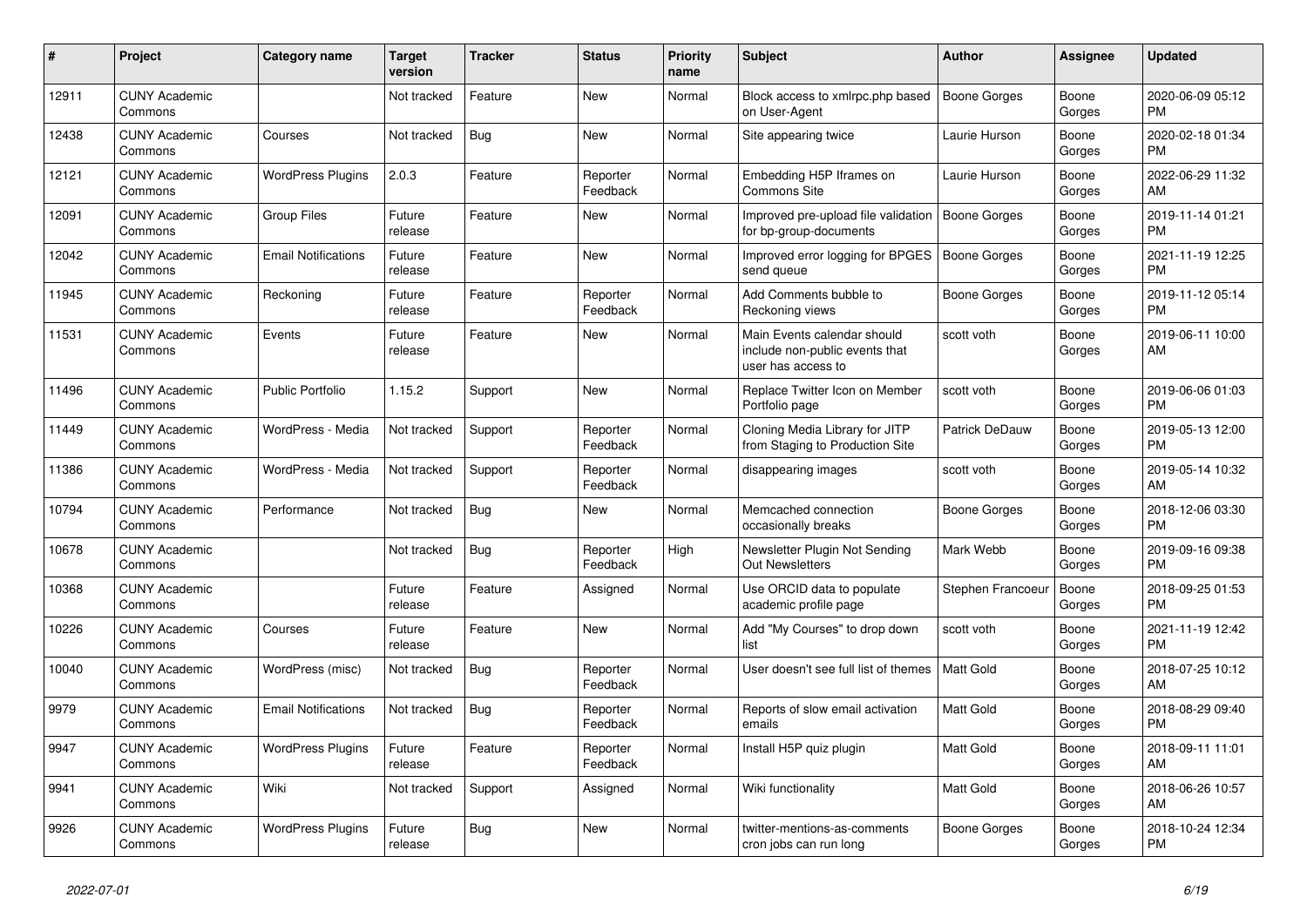| #    | Project                         | <b>Category name</b>      | <b>Target</b><br>version | Tracker    | <b>Status</b>        | Priority<br>name | <b>Subject</b>                                                                                  | <b>Author</b>       | <b>Assignee</b> | <b>Updated</b>                |
|------|---------------------------------|---------------------------|--------------------------|------------|----------------------|------------------|-------------------------------------------------------------------------------------------------|---------------------|-----------------|-------------------------------|
| 9895 | <b>CUNY Academic</b><br>Commons | Onboarding                | Future<br>release        | Feature    | Assigned             | Normal           | Add "Accept Invitation"<br>link/button/function to Group<br>and/or Site invitation emails?      | Luke Waltzer        | Boone<br>Gorges | 2018-06-07 12:42<br>PM        |
| 9515 | <b>CUNY Academic</b><br>Commons | <b>WordPress Plugins</b>  | Not tracked              | <b>Bug</b> | Reporter<br>Feedback | Normal           | Text to Speech plugin - "More<br>Slowly" checkbox not working                                   | scott voth          | Boone<br>Gorges | 2018-06-13 02:26<br><b>PM</b> |
| 9289 | <b>CUNY Academic</b><br>Commons | <b>WordPress Plugins</b>  | Future<br>release        | <b>Bug</b> | Reporter<br>Feedback | Normal           | <b>Email Users Plugin</b>                                                                       | Laurie Hurson       | Boone<br>Gorges | 2018-10-24 12:34<br><b>PM</b> |
| 9211 | <b>CUNY Academic</b><br>Commons | <b>WordPress Plugins</b>  | Future<br>release        | Support    | Reporter<br>Feedback | Normal           | Auto-Role Setting in Forum Plugin<br><b>Causing Some Confusion</b>                              | Luke Waltzer        | Boone<br>Gorges | 2018-03-13 11:44<br>AM        |
| 9207 | <b>CUNY Academic</b><br>Commons |                           | Future<br>release        | Support    | Reporter<br>Feedback | Normal           | display dashboards made in<br>Tableau?                                                          | Marilyn Weber       | Boone<br>Gorges | 2018-04-10 10:42<br>AM        |
| 8901 | <b>CUNY Academic</b><br>Commons | Accessibility             | Future<br>release        | Feature    | Assigned             | Normal           | Theme analysis for accessibility                                                                | Matt Gold           | Boone<br>Gorges | 2022-04-26 11:59<br>AM        |
| 8900 | <b>CUNY Academic</b><br>Commons | Accessibility             | Future<br>release        | Feature    | Assigned             | Normal           | Look into tools to enforce<br>accessibility in WP environment                                   | Matt Gold           | Boone<br>Gorges | 2022-04-26 11:59<br>AM        |
| 8836 | <b>CUNY Academic</b><br>Commons | Blogs (BuddyPress)        | Future<br>release        | Feature    | Assigned             | Normal           | Redesign site launch process                                                                    | Matt Gold           | Boone<br>Gorges | 2019-10-03 02:49<br><b>PM</b> |
| 8835 | <b>CUNY Academic</b><br>Commons | <b>Blogs (BuddyPress)</b> | Future<br>release        | Feature    | <b>New</b>           | Normal           | Extend cuny is shortlinks to sites                                                              | Luke Waltzer        | Boone<br>Gorges | 2022-04-26 11:59<br>AM        |
| 8756 | <b>CUNY Academic</b><br>Commons | Group Blogs               | Future<br>release        | Feature    | Hold                 | Normal           | Connect multiple blogs to one<br>group?                                                         | <b>Matt Gold</b>    | Boone<br>Gorges | 2017-09-30 10:42<br>AM        |
| 8675 | <b>CUNY Academic</b><br>Commons | User Onboarding           | Future<br>release        | Bug        | Reporter<br>Feedback | Low              | Add new User search screen calls<br>for the input of email address but<br>doesn't work with one | Paul Hebert         | Boone<br>Gorges | 2017-10-11 11:17<br>AM        |
| 7981 | <b>CUNY Academic</b><br>Commons | Social Paper              | Future<br>release        | Bug        | New                  | Normal           | Social Paper comments should<br>not go to spam                                                  | Luke Waltzer        | Boone<br>Gorges | 2018-04-16 03:52<br><b>PM</b> |
| 7663 | <b>CUNY Academic</b><br>Commons | Social Paper              | Future<br>release        | Bug        | <b>New</b>           | Normal           | Social Paper notifications not<br>formatted correctly on secondary<br>sites                     | <b>Boone Gorges</b> | Boone<br>Gorges | 2018-04-16 03:52<br><b>PM</b> |
| 7022 | <b>CUNY Academic</b><br>Commons | Announcements             | Future<br>release        | <b>Bug</b> | <b>New</b>           | Normal           | Sitewide announcements should<br>be displayed on, and dismissable<br>from, mapped domains       | Boone Gorges        | Boone<br>Gorges | 2018-03-22 10:18<br>AM        |
| 6389 | <b>CUNY Academic</b><br>Commons | <b>BuddyPress Docs</b>    | Future<br>release        | Feature    | <b>New</b>           | Low              | Make Discussion Area Visible<br>When Editing a Doc                                              | Luke Waltzer        | Boone<br>Gorges | 2016-10-21 04:16<br><b>PM</b> |
| 6014 | <b>CUNY Academic</b><br>Commons | Publicity                 | Future<br>release        | Publicity  | Reporter<br>Feedback | Normal           | Google search listing                                                                           | Matt Gold           | Boone<br>Gorges | 2016-09-21 03:48<br><b>PM</b> |
| 5696 | <b>CUNY Academic</b><br>Commons | Events                    | Future<br>release        | Feature    | Assigned             | Normal           | Events Calendar - display options<br>/ calendar aggregation                                     | Matt Gold           | Boone<br>Gorges | 2016-10-13 11:44<br>AM        |
| 5234 | <b>CUNY Academic</b><br>Commons | Membership                | Future<br>release        | Feature    | Assigned             | Normal           | Write Unconfirmed patch for WP                                                                  | <b>Boone Gorges</b> | Boone<br>Gorges | 2016-10-24 11:18<br>AM        |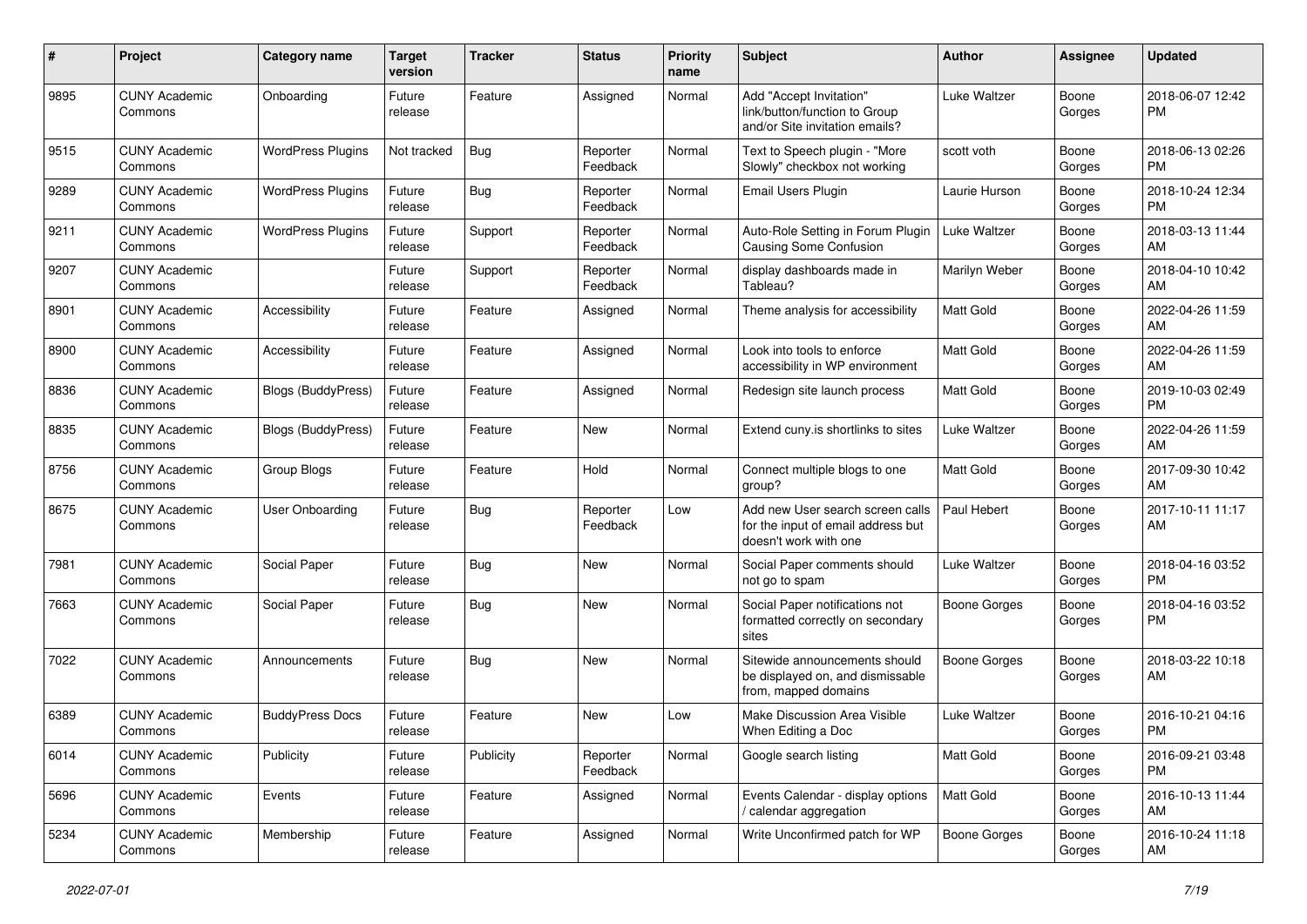| #    | Project                         | <b>Category name</b>           | <b>Target</b><br>version | <b>Tracker</b> | <b>Status</b>       | <b>Priority</b><br>name | <b>Subject</b>                                                                    | Author                  | Assignee        | <b>Updated</b>                |
|------|---------------------------------|--------------------------------|--------------------------|----------------|---------------------|-------------------------|-----------------------------------------------------------------------------------|-------------------------|-----------------|-------------------------------|
| 5182 | <b>CUNY Academic</b><br>Commons | Social Paper                   | Future<br>release        | Design/UX      | New                 | Normal                  | "Publishing" a private paper on<br>social paper?                                  | Raffi<br>Khatchadourian | Boone<br>Gorges | 2016-10-13 04:12<br>PM.       |
| 5052 | <b>CUNY Academic</b><br>Commons | Social Paper                   | Future<br>release        | Feature        | New                 | Low                     | Sentence by sentence or line by<br>line comments (SP suggestion #3)               | Marilyn Weber           | Boone<br>Gorges | 2016-02-11 10:24<br><b>PM</b> |
| 4980 | <b>CUNY Academic</b><br>Commons | Home Page                      | Future<br>release        | Feature        | Assigned            | Normal                  | CAC Featured Content -- Adding<br>Randomization                                   | Matt Gold               | Boone<br>Gorges | 2016-12-12 03:01<br><b>PM</b> |
| 4903 | <b>CUNY Academic</b><br>Commons | Events                         | Future<br>release        | Design/UX      | Assigned            | Normal                  | Improving visual appearance of<br>event calendars                                 | <b>Matt Gold</b>        | Boone<br>Gorges | 2016-10-13 11:51<br>AM        |
| 4592 | <b>CUNY Academic</b><br>Commons | Events                         | Future<br>release        | Design/UX      | New                 | Normal                  | Event Creation - Venue Dropdown<br>Slow                                           | Samantha Raddatz        | Boone<br>Gorges | 2015-09-14 04:56<br><b>PM</b> |
| 4481 | <b>CUNY Academic</b><br>Commons | Events                         | Future<br>release        | Feature        | New                 | Normal                  | Group admins/mods should have<br>the ability to unlink an event from<br>the group | Boone Gorges            | Boone<br>Gorges | 2017-04-24 03:53<br>PM        |
| 4238 | <b>CUNY Academic</b><br>Commons | Events                         | Future<br>release        | Feature        | Assigned            | Normal                  | Copy Events to Other Groups?                                                      | <b>Matt Gold</b>        | Boone<br>Gorges | 2015-07-02 10:08<br>AM        |
| 4053 | <b>CUNY Academic</b><br>Commons | Events                         | Future<br>release        | Feature        | Assigned            | Normal                  | Create new tab for past events                                                    | Matt Gold               | Boone<br>Gorges | 2015-05-12 02:10<br><b>PM</b> |
| 3768 | <b>CUNY Academic</b><br>Commons | <b>Public Portfolio</b>        | Future<br>release        | Feature        | Assigned            | Normal                  | Institutions/Past positions on<br>public portfolios                               | <b>Matt Gold</b>        | Boone<br>Gorges | 2018-04-23 10:44<br>AM        |
| 3759 | <b>CUNY Academic</b><br>Commons | WordPress (misc)               | Future<br>release        | Feature        | Assigned            | Normal                  | Review Interface for Adding Users<br>to Blogs                                     | Matt Gold               | Boone<br>Gorges | 2015-03-24 05:52<br><b>PM</b> |
| 3615 | <b>CUNY Academic</b><br>Commons | Redmine                        | Not tracked              | Feature        | New                 | Low                     | Create Redmine issues via email                                                   | Dominic Giglio          | Boone<br>Gorges | 2017-11-16 11:36<br>AM        |
| 3580 | <b>CUNY Academic</b><br>Commons | Group Blogs                    | Future<br>release        | Feature        | New                 | Normal                  | Multiple blogs per group                                                          | Boone Gorges            | Boone<br>Gorges | 2018-02-20 02:02<br><b>PM</b> |
| 3475 | <b>CUNY Academic</b><br>Commons | Events                         | Future<br>release        | Feature        | Assigned            | Normal                  | Request to add plugin to<br>streamline room<br>booking/appointment booking        | Naomi Barrettara        | Boone<br>Gorges | 2014-12-01 05:14<br><b>PM</b> |
| 3419 | <b>CUNY Academic</b><br>Commons | Group Invitations              | 1.6.14                   | Bug            | Testing<br>Required | Normal                  | Neatening the display of<br>messages on group requests                            | Matt Gold               | Boone<br>Gorges | 2014-09-01 09:29<br><b>PM</b> |
| 3308 | <b>CUNY Academic</b><br>Commons | Group Invitations              | Future<br>release        | Feature        | Assigned            | Normal                  | Allow members to rescind group<br>invitations                                     | <b>Matt Gold</b>        | Boone<br>Gorges | 2015-04-01 08:53<br><b>PM</b> |
| 3230 | <b>CUNY Academic</b><br>Commons | Internal Tools and<br>Workflow | Not tracked              | Feature        | Assigned            | High                    | Scripts for quicker<br>provisioning/updating of<br>development environments       | <b>Boone Gorges</b>     | Boone<br>Gorges | 2016-01-26 04:54<br>PM        |
| 3220 | <b>CUNY Academic</b><br>Commons | Public Portfolio               | Future<br>release        | Feature        | Assigned            | Normal                  | Add indent/outdent option to<br>Formatting Buttons on Profile<br>Page             | Matt Gold               | Boone<br>Gorges | 2014-05-21 10:39<br><b>PM</b> |
| 3193 | <b>CUNY Academic</b><br>Commons | Group Forums                   | Future<br>release        | Feature        | Assigned            | Normal                  | bbPress 2.x dynamic roles and<br><b>RBE</b>                                       | Boone Gorges            | Boone<br>Gorges | 2014-09-30 01:30<br><b>PM</b> |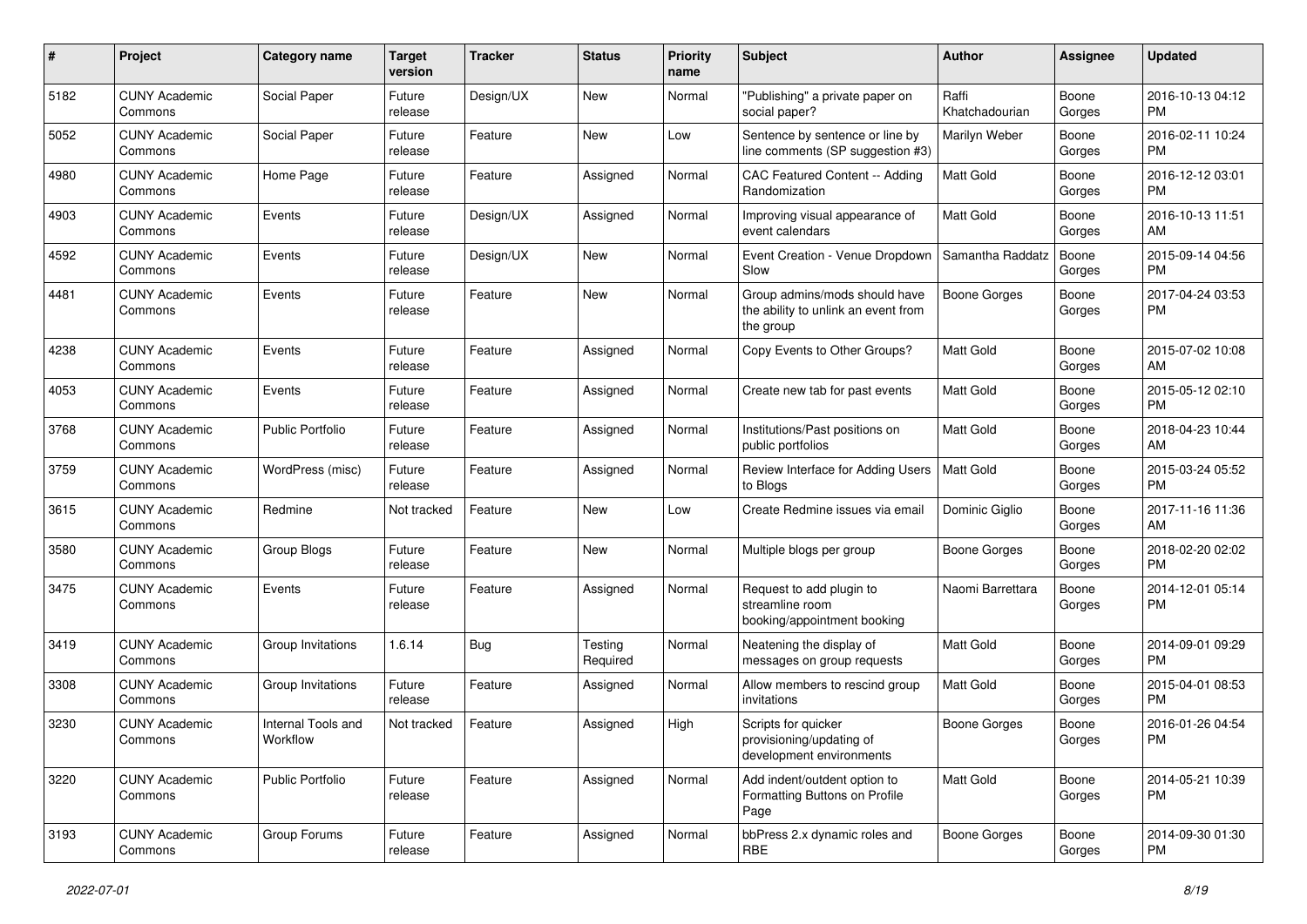| #    | <b>Project</b>                  | Category name            | Target<br>version | <b>Tracker</b> | <b>Status</b> | <b>Priority</b><br>name | <b>Subject</b>                                                                 | <b>Author</b>       | Assignee        | <b>Updated</b>                |
|------|---------------------------------|--------------------------|-------------------|----------------|---------------|-------------------------|--------------------------------------------------------------------------------|---------------------|-----------------|-------------------------------|
| 3080 | <b>CUNY Academic</b><br>Commons | <b>Group Files</b>       | Future<br>release | Feature        | Assigned      | Low                     | Create a system to keep track of<br>file changes                               | Matt Gold           | Boone<br>Gorges | 2014-02-26 10:04<br><b>PM</b> |
| 3048 | <b>CUNY Academic</b><br>Commons | <b>Public Portfolio</b>  | Future<br>release | Feature        | New           | Low                     | Images for rich text profile fields                                            | Boone Gorges        | Boone<br>Gorges | 2014-02-19 12:56<br>PM.       |
| 3042 | <b>CUNY Academic</b><br>Commons | <b>Public Portfolio</b>  | Future<br>release | Feature        | Assigned      | Normal                  | Browsing member interests                                                      | Matt Gold           | Boone<br>Gorges | 2015-03-21 09:04<br><b>PM</b> |
| 3002 | <b>CUNY Academic</b><br>Commons | Search                   | Future<br>release | Feature        | Assigned      | Normal                  | Overhaul CAC search by using<br>external search appliance                      | Boone Gorges        | Boone<br>Gorges | 2020-07-15 03:05<br><b>PM</b> |
| 2753 | <b>CUNY Academic</b><br>Commons | <b>Public Portfolio</b>  | Future<br>release | Feature        | New           | Normal                  | Create actual actual tagification in<br>academic interests and other<br>fields | Micki Kaufman       | Boone<br>Gorges | 2015-01-05 08:52<br>PM        |
| 2610 | <b>CUNY Academic</b><br>Commons | Group Invitations        | Future<br>release | Feature        | Assigned      | Low                     | Request: Custom invitation<br>message to group invites                         | local admin         | Boone<br>Gorges | 2015-11-09 06:13<br><b>PM</b> |
| 2523 | <b>CUNY Academic</b><br>Commons | <b>BuddyPress Docs</b>   | Future<br>release | Feature        | Assigned      | Normal                  | Allow Users to Upload Images to<br><b>BP</b> Docs                              | Matt Gold           | Boone<br>Gorges | 2015-11-09 06:14<br><b>PM</b> |
| 2325 | <b>CUNY Academic</b><br>Commons | BuddyPress (misc)        | Future<br>release | Feature        | Assigned      | Low                     | Profile should have separate fields<br>for first/last names                    | local admin         | Boone<br>Gorges | 2015-11-09 06:09<br><b>PM</b> |
| 2223 | <b>CUNY Academic</b><br>Commons | <b>WordPress Plugins</b> | Future<br>release | Feature        | Assigned      | Low                     | Add Participad to the CUNY<br><b>Academic Commons</b>                          | Matt Gold           | Boone<br>Gorges | 2014-09-17 10:03<br>PM.       |
| 2013 | <b>CUNY Academic</b><br>Commons | <b>Public Portfolio</b>  | Future<br>release | Feature        | Assigned      | Low                     | Have Profile Privacy Options show<br>up only for filled-in fields              | Matt Gold           | Boone<br>Gorges | 2015-11-09 06:09<br><b>PM</b> |
| 1888 | <b>CUNY Academic</b><br>Commons | Home Page                | Future<br>release | Feature        | Assigned      | Normal                  | Refactor BP MPO Activity Filter to<br>support proper pagination                | Sarah Morgano       | Boone<br>Gorges | 2014-05-01 07:11<br><b>PM</b> |
| 1744 | <b>CUNY Academic</b><br>Commons | <b>BuddyPress Docs</b>   | Future<br>release | Feature        | Assigned      | Normal                  | Spreadsheet-style Docs                                                         | Boone Gorges        | Boone<br>Gorges | 2015-11-09 06:13<br><b>PM</b> |
| 1562 | <b>CUNY Academic</b><br>Commons | <b>WordPress Plugins</b> | Future<br>release | Feature        | Assigned      | Low                     | Play with NYT Collaborative<br>Authoring Tool                                  | <b>Matt Gold</b>    | Boone<br>Gorges | 2015-01-05 08:47<br><b>PM</b> |
| 1508 | <b>CUNY Academic</b><br>Commons | WordPress (misc)         | Future<br>release | Feature        | Assigned      | Normal                  | Share login cookies across<br>mapped domains                                   | Boone Gorges        | Boone<br>Gorges | 2012-07-02 12:12<br><b>PM</b> |
| 1460 | <b>CUNY Academic</b><br>Commons | Analytics                | Future<br>release | Feature        | Assigned      | Normal                  | Update System Report                                                           | <b>Brian Foote</b>  | Boone<br>Gorges | 2015-11-09 06:13<br><b>PM</b> |
| 1422 | <b>CUNY Academic</b><br>Commons | <b>BuddyPress Docs</b>   | Future<br>release | Feature        | Assigned      | Normal                  | Make "created Doc" activity icons<br>non-mini                                  | Boone Gorges        | Boone<br>Gorges | 2015-11-09 05:48<br><b>PM</b> |
| 1417 | <b>CUNY Academic</b><br>Commons | <b>BuddyPress Docs</b>   | Future<br>release | Feature        | Assigned      | Low                     | <b>Bulk actions for BuddyPress Docs</b>                                        | <b>Boone Gorges</b> | Boone<br>Gorges | 2016-10-17 10:41<br><b>PM</b> |
| 1167 | <b>CUNY Academic</b><br>Commons | <b>Email Invitations</b> | Future<br>release | Feature        | New           | Low                     | Allow email invitations to be resent                                           | <b>Boone Gorges</b> | Boone<br>Gorges | 2015-11-12 12:53<br>AM        |
| 1166 | <b>CUNY Academic</b><br>Commons | <b>Email Invitations</b> | Future<br>release | Feature        | <b>New</b>    | Low                     | Better organizational tools for Sent   Boone Gorges<br>Invites                 |                     | Boone<br>Gorges | 2015-11-09 06:02<br><b>PM</b> |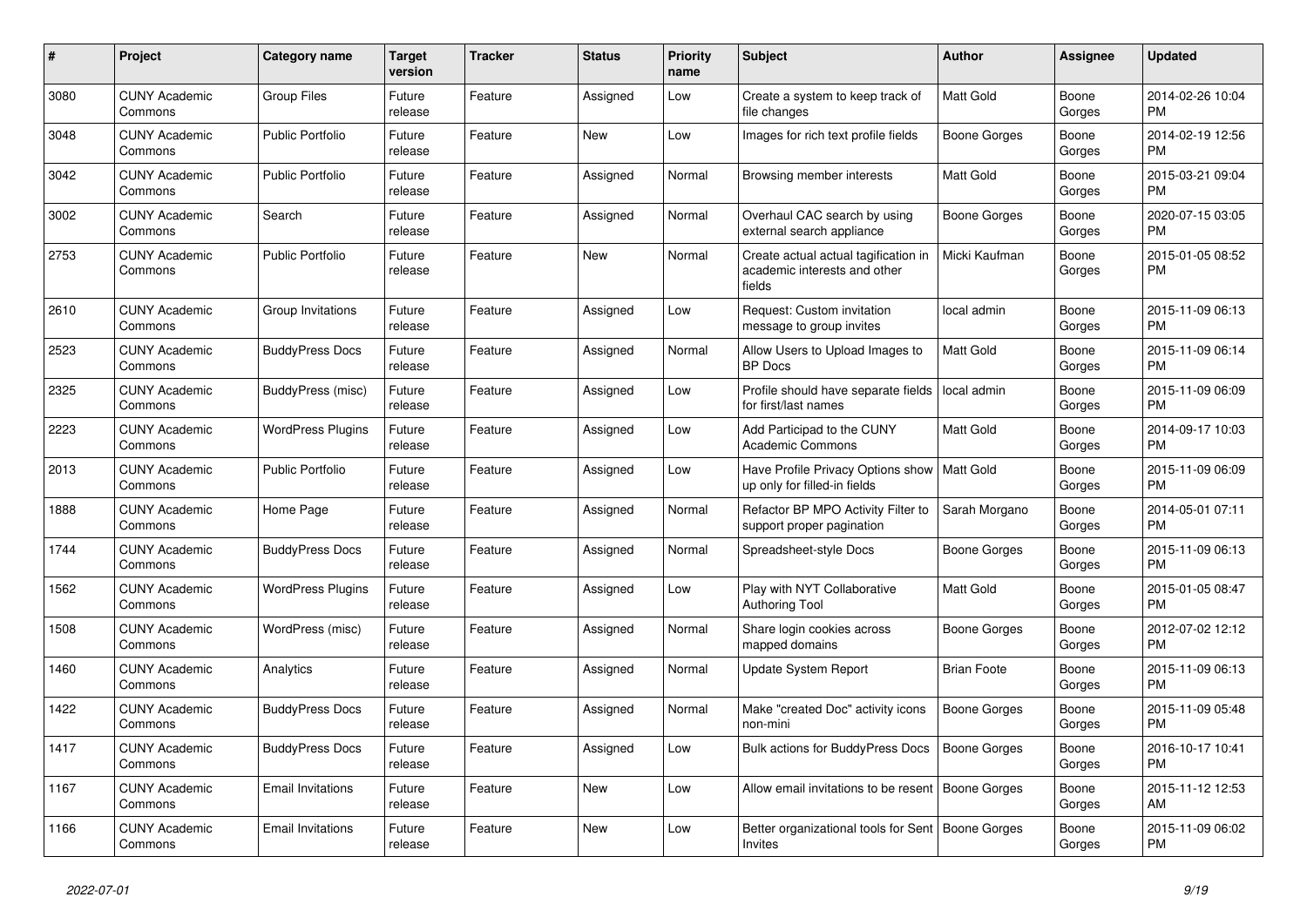| #     | Project                         | <b>Category name</b>     | Target<br>version | <b>Tracker</b> | <b>Status</b> | Priority<br>name | <b>Subject</b>                                                      | <b>Author</b>       | <b>Assignee</b>    | <b>Updated</b>                |
|-------|---------------------------------|--------------------------|-------------------|----------------|---------------|------------------|---------------------------------------------------------------------|---------------------|--------------------|-------------------------------|
| 1165  | <b>CUNY Academic</b><br>Commons | <b>Email Invitations</b> | Future<br>release | Feature        | Assigned      | Low              | Allow saved lists of invitees under<br>Send Invites                 | <b>Boone Gorges</b> | Boone<br>Gorges    | 2015-11-09 06:03<br>PM.       |
| 658   | <b>CUNY Academic</b><br>Commons | <b>WordPress Plugins</b> | Future<br>release | Feature        | Assigned      | Normal           | Rebulid Sitewide Tag Suggestion                                     | Matt Gold           | Boone<br>Gorges    | 2015-01-05 08:47<br><b>PM</b> |
| 635   | <b>CUNY Academic</b><br>Commons | BuddyPress (misc)        | Future<br>release | Feature        | Assigned      | Normal           | Big Blue Button -<br>Videoconferencing in Groups and<br>Blogs       | Matt Gold           | Boone<br>Gorges    | 2011-03-14 03:24<br><b>PM</b> |
| 618   | <b>CUNY Academic</b><br>Commons | <b>BuddyPress Docs</b>   | Future<br>release | Feature        | Assigned      | Normal           | <b>BuddyPress Docs: export formats</b>                              | Boone Gorges        | Boone<br>Gorges    | 2015-11-09 05:38<br><b>PM</b> |
| 599   | <b>CUNY Academic</b><br>Commons | BuddyPress (misc)        | Future<br>release | Feature        | Assigned      | Normal           | Consider adding rating plugins for<br><b>BuddyPress/BBPress</b>     | <b>Matt Gold</b>    | Boone<br>Gorges    | 2011-08-22 06:50<br><b>PM</b> |
| 585   | <b>CUNY Academic</b><br>Commons | Group Forums             | Future<br>release | Feature        | Assigned      | Normal           | Merge Forum Topics                                                  | Sarah Morgano       | Boone<br>Gorges    | 2011-07-06 04:11<br>PM        |
| 554   | <b>CUNY Academic</b><br>Commons | BuddyPress (misc)        | Future<br>release | Feature        | Assigned      | Normal           | Add Trackback notifications to<br>site-wide activity feed           | Matt Gold           | Boone<br>Gorges    | 2015-11-09 06:19<br><b>PM</b> |
| 519   | <b>CUNY Academic</b><br>Commons | <b>BuddyPress Docs</b>   | Future<br>release | Feature        | Assigned      | Low              | TOC for individual docs - for new<br>BP "wiki-like" plugin          | scott voth          | Boone<br>Gorges    | 2015-11-09 05:54<br><b>PM</b> |
| 500   | <b>CUNY Academic</b><br>Commons | BuddyPress (misc)        | Future<br>release | Feature        | Assigned      | Normal           | <b>Export Group Data</b>                                            | <b>Matt Gold</b>    | Boone<br>Gorges    | 2010-12-19 12:09<br><b>PM</b> |
| 435   | <b>CUNY Academic</b><br>Commons | BuddyPress (misc)        | Future<br>release | Feature        | Assigned      | Normal           | Include Avatar Images in Forum<br><b>Post Notification Emails</b>   | Matt Gold           | Boone<br>Gorges    | 2010-12-08 12:40<br><b>PM</b> |
| 377   | <b>CUNY Academic</b><br>Commons | BuddyPress (misc)        | Future<br>release | Feature        | Assigned      | Normal           | Like buttons                                                        | Matt Gold           | Boone<br>Gorges    | 2010-11-16 05:13<br><b>PM</b> |
| 287   | <b>CUNY Academic</b><br>Commons | WordPress (misc)         | Future<br>release | Feature        | Assigned      | Normal           | Create troubleshooting tool for<br>account sign-up                  | Matt Gold           | Boone<br>Gorges    | 2015-11-09 06:17<br><b>PM</b> |
| 58    | <b>CUNY Academic</b><br>Commons | BuddyPress (misc)        | Future<br>release | Feature        | Assigned      | Low              | Make member search sortable by<br>last name                         | Roberta Brody       | Boone<br>Gorges    | 2010-08-26 02:38<br><b>PM</b> |
| 2618  | <b>NYCDH Community</b><br>Site  |                          |                   | <b>Bug</b>     | Assigned      | Low              | Mark blogs as spam when created<br>by users marked as spam          | Matt Gold           | Boone<br>Gorges    | 2013-06-09 11:38<br><b>PM</b> |
| 10354 | <b>CUNY Academic</b><br>Commons | <b>Public Portfolio</b>  | Future<br>release | Feature        | New           | Normal           | Opt out of Having a Profile Page                                    | scott voth          | <b>Chris Stein</b> | 2020-05-12 10:43<br>AM.       |
| 9028  | <b>CUNY Academic</b><br>Commons | Onboarding               | Future<br>release | Feature        | Assigned      | Normal           | suggest groups to new members<br>during the registration process    | Matt Gold           | Chris Stein        | 2018-10-24 12:34<br><b>PM</b> |
| 5827  | <b>CUNY Academic</b><br>Commons | <b>Public Portfolio</b>  | Future<br>release | Bug            | Assigned      | Normal           | Academic Interests square bracket   scott voth<br>links not working |                     | Chris Stein        | 2016-08-11 11:59<br><b>PM</b> |
| 3770  | <b>CUNY Academic</b><br>Commons | <b>Public Portfolio</b>  | Future<br>release | Feature        | Assigned      | Normal           | Improve Layout/Formatting of<br>Positions Area on Public Portfolios | Matt Gold           | Chris Stein        | 2015-04-01 09:17<br><b>PM</b> |
| 3354  | <b>CUNY Academic</b><br>Commons | <b>Group Files</b>       | Future<br>release | Feature        | Assigned      | Low              | Allow Group Download of Multiple<br><b>Selected Files</b>           | <b>Matt Gold</b>    | Chris Stein        | 2014-08-01 08:50<br>AM        |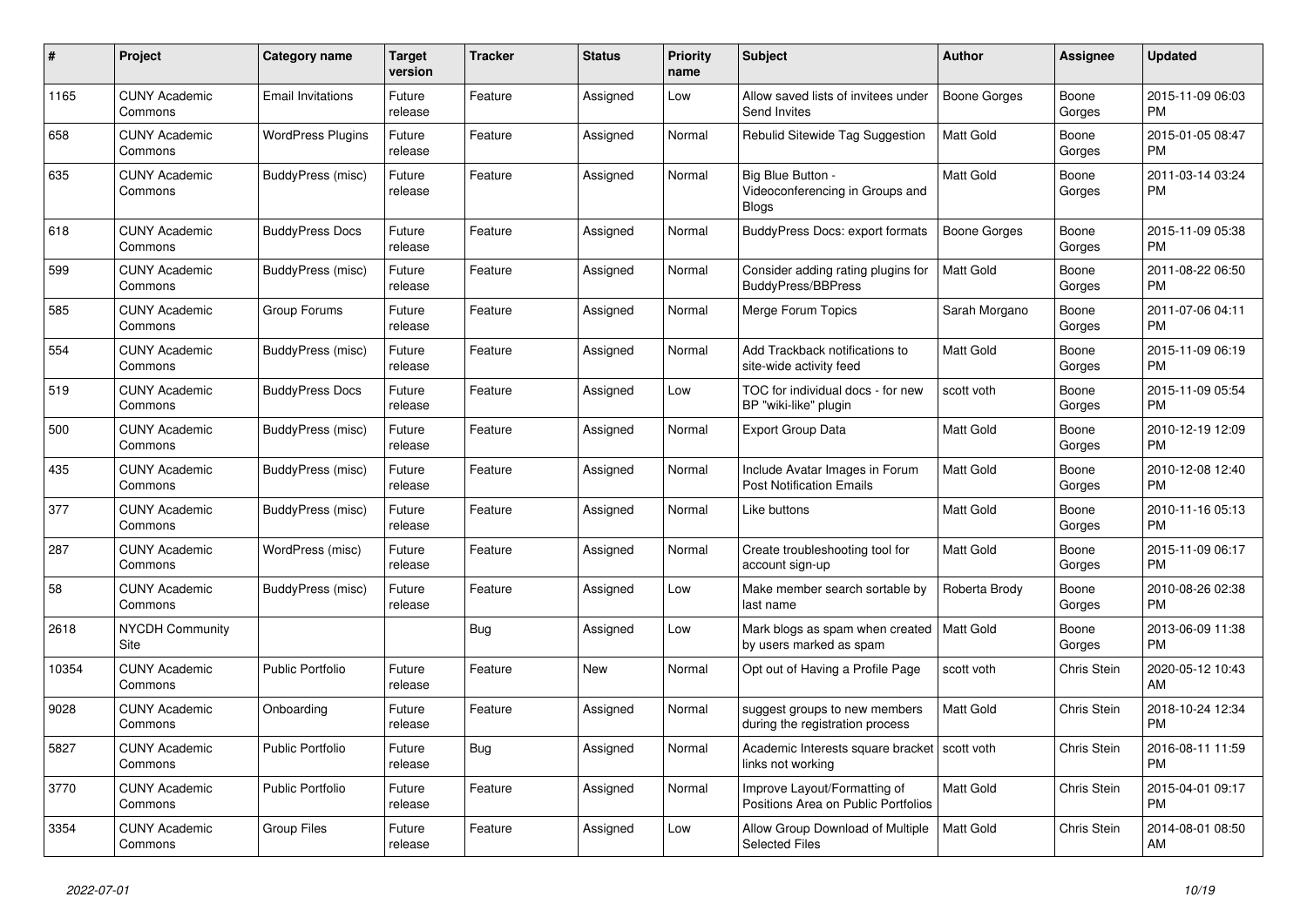| $\pmb{\#}$ | <b>Project</b>                                                          | <b>Category name</b>           | <b>Target</b><br>version | <b>Tracker</b> | <b>Status</b>        | <b>Priority</b><br>name | <b>Subject</b>                                                   | <b>Author</b>    | Assignee            | <b>Updated</b>                |
|------------|-------------------------------------------------------------------------|--------------------------------|--------------------------|----------------|----------------------|-------------------------|------------------------------------------------------------------|------------------|---------------------|-------------------------------|
| 3330       | <b>CUNY Academic</b><br>Commons                                         | My Commons                     | Future<br>release        | Feature        | Assigned             | Normal                  | "Commons Information" tool                                       | Boone Gorges     | Chris Stein         | 2014-09-22 08:46<br><b>PM</b> |
| 3059       | <b>CUNY Academic</b><br>Commons                                         | Group Forums                   | Future<br>release        | Design/UX      | New                  | Normal                  | Forum Post Permissable Content<br><b>Explanatory Text</b>        | Chris Stein      | Chris Stein         | 2015-04-02 11:27<br>AM        |
| 2881       | <b>CUNY Academic</b><br>Commons                                         | <b>Public Portfolio</b>        | Future<br>release        | Feature        | Assigned             | Normal                  | Redesign the UX for Profiles                                     | Chris Stein      | Chris Stein         | 2016-10-13 12:45<br><b>PM</b> |
| 2832       | <b>CUNY Academic</b><br>Commons                                         | <b>Public Portfolio</b>        | Future<br>release        | Feature        | Assigned             | Normal                  | Improve interface for (not)<br>auto-linking profile fields       | Boone Gorges     | Chris Stein         | 2015-01-05 08:52<br><b>PM</b> |
| 2754       | <b>CUNY Academic</b><br>Commons                                         | Design                         | Future<br>release        | Feature        | Assigned             | Normal                  | Determine strategy for CAC logo<br>handling in top header        | Micki Kaufman    | Chris Stein         | 2015-01-05 08:53<br><b>PM</b> |
| 1544       | <b>CUNY Academic</b><br>Commons                                         | Groups (misc)                  | Future<br>release        | Feature        | Reporter<br>Feedback | Normal                  | Group Filtering and Sorting                                      | Matt Gold        | Chris Stein         | 2019-03-01 02:25<br><b>PM</b> |
| 860        | <b>CUNY Academic</b><br>Commons                                         | Design                         | Future<br>release        | Design/UX      | Assigned             | Normal                  | <b>Standardize Button Treatment</b><br><b>Across the Commons</b> | Chris Stein      | Chris Stein         | 2014-05-01 09:45<br>AM        |
| 365        | <b>CUNY Academic</b><br>Commons                                         | WordPress (misc)               | Future<br>release        | Feature        | Assigned             | Normal                  | <b>Create Mouseover Tooltips</b><br>throughout Site              | Matt Gold        | Chris Stein         | 2015-11-09 06:18<br><b>PM</b> |
| 8078       | <b>CUNY Academic</b><br>Commons                                         | <b>WordPress Plugins</b>       | Future<br>release        | System Upgrade | Assigned             | Normal                  | <b>CommentPress Updates</b>                                      | Margaret Galvan  | Christian<br>Wach   | 2017-05-08 03:49<br><b>PM</b> |
| 13199      | <b>CUNY Academic</b><br>Commons                                         | Group Forums                   | Future<br>release        | Feature        | <b>New</b>           | Normal                  | Favoring Groups over bbPress<br>plugin                           | Colin McDonald   | Colin<br>McDonald   | 2021-11-19 12:28<br><b>PM</b> |
| 5268       | <b>CUNY Academic</b><br>Commons                                         | Group Forums                   | Future<br>release        | Bug            | Assigned             | Normal                  | Long-time to post to multiple<br>groups                          | Luke Waltzer     | Daniel Jones        | 2016-09-07 06:31<br><b>PM</b> |
| 4438       | <b>CUNY Academic</b><br>Commons                                         | Events                         | Future<br>release        | Bug            | Assigned             | Normal                  | Events Calendar - Export<br><b>Recurring Events</b>              | scott voth       | Daniel Jones        | 2016-05-23 04:25<br><b>PM</b> |
| 2167       | <b>CUNY Academic</b><br>Commons                                         | WordPress (misc)               | Future<br>release        | Bug            | Assigned             | Normal                  | <b>CAC-Livestream Plugin Issues</b>                              | Michael Smith    | Dominic<br>Giglio   | 2015-01-02 03:06<br><b>PM</b> |
| 1983       | <b>CUNY Academic</b><br>Commons                                         | Home Page                      | Future<br>release        | Feature        | Assigned             | Low                     | Media Library integration with<br>Featured Content plugin        | Boone Gorges     | Dominic<br>Giglio   | 2014-03-17 10:34<br>AM        |
| 940        | <b>CUNY Academic</b><br>Commons                                         | Redmine                        | Future<br>release        | Feature        | Assigned             | Low                     | Communication with users after<br>releases                       | Matt Gold        | Dominic<br>Giglio   | 2012-09-09 04:36<br><b>PM</b> |
| 412        | <b>CUNY Academic</b><br>Commons                                         | <b>WordPress Themes</b>        | Future<br>release        | Feature        | Assigned             | Normal                  | <b>Featured Themes</b>                                           | Matt Gold        | Dominic<br>Giglio   | 2015-01-05 08:44<br><b>PM</b> |
| 12062      | AD/O365 Transition<br>from NonMatric to<br><b>Matriculated Students</b> |                                |                          | Feature        | In Progress          | Normal                  | create solution and console<br>project                           | Emilio Rodriguez | Emilio<br>Rodriguez | 2019-11-12 03:56<br><b>PM</b> |
| 9835       | <b>CUNY Academic</b><br>Commons                                         | Group Forums                   | Future<br>release        | Bug            | Assigned             | Normal                  | add a "like" function?                                           | Marilyn Weber    | <b>Erik Trainer</b> | 2018-06-05 01:49<br><b>PM</b> |
| 15194      | CUNY Academic<br>Commons                                                | Internal Tools and<br>Workflow | 2.1.0                    | Feature        | <b>New</b>           | Normal                  | PHPCS sniff for un-restored<br>switch_to_blog() calls            | Boone Gorges     | Jeremy Felt         | 2022-05-26 10:45<br>AM        |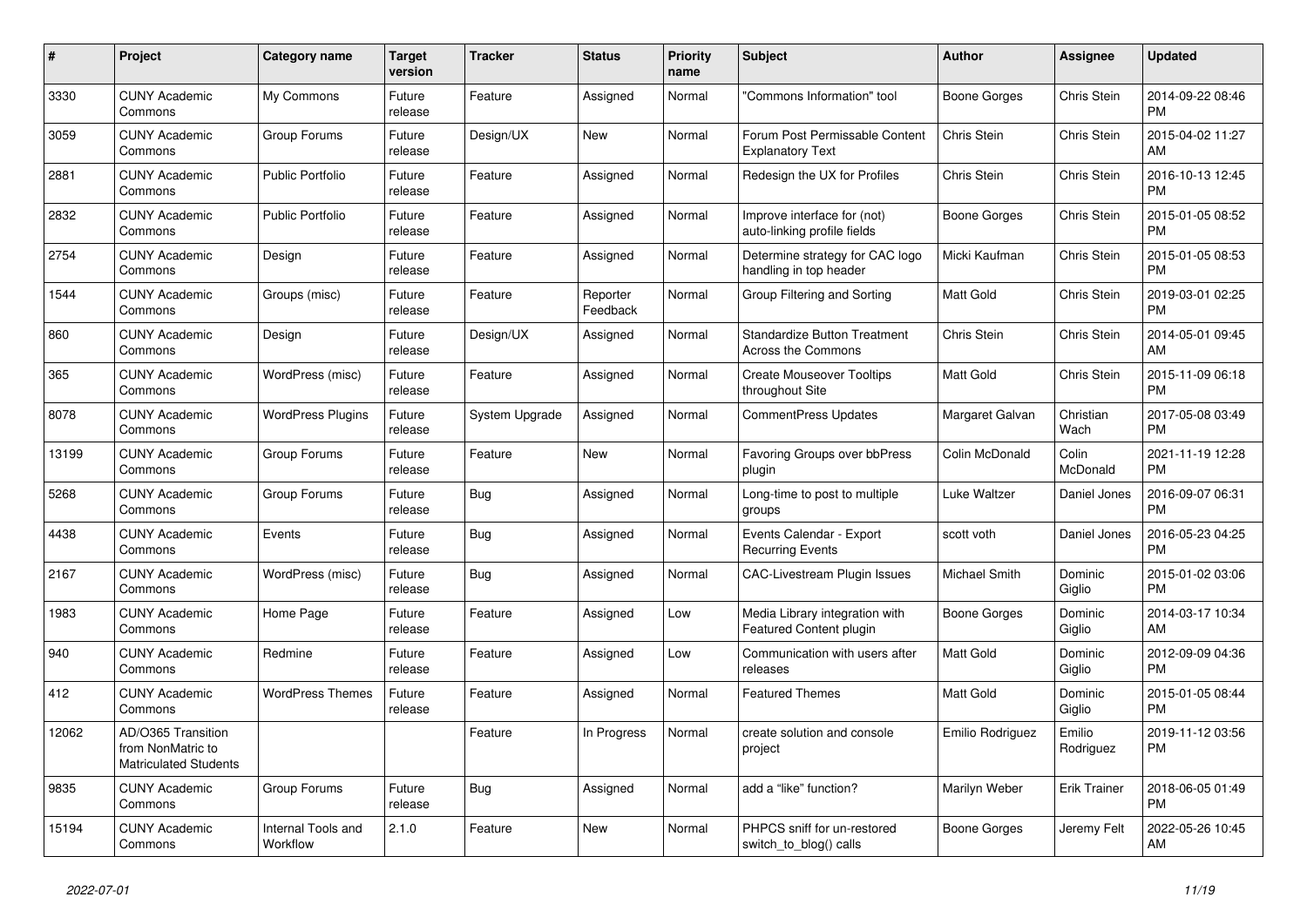| #     | Project                         | <b>Category name</b>           | <b>Target</b><br>version | <b>Tracker</b> | <b>Status</b>        | <b>Priority</b><br>name | <b>Subject</b>                                                                        | <b>Author</b>           | <b>Assignee</b>    | <b>Updated</b>                |
|-------|---------------------------------|--------------------------------|--------------------------|----------------|----------------------|-------------------------|---------------------------------------------------------------------------------------|-------------------------|--------------------|-------------------------------|
| 13891 | <b>CUNY Academic</b><br>Commons | Internal Tools and<br>Workflow | 2.1.0                    | Feature        | New                  | Normal                  | Migrate automated linting to<br>GitHub Actions                                        | Boone Gorges            | Jeremy Felt        | 2022-06-29 11:13<br>AM.       |
| 13331 | <b>CUNY Academic</b><br>Commons | Site cloning                   | Future<br>release        | Bug            | New                  | Normal                  | Combine Site Template and Clone<br>operations                                         | Boone Gorges            | Jeremy Felt        | 2021-11-19 12:39<br><b>PM</b> |
| 14475 | <b>CUNY Academic</b><br>Commons |                                | Not tracked              | Publicity      | New                  | Normal                  | OER Showcase Page                                                                     | Laurie Hurson           | Laurie Hurson      | 2021-09-14 10:46<br>AM        |
| 12446 | <b>CUNY Academic</b><br>Commons | Groups (misc)                  | Future<br>release        | Feature        | Reporter<br>Feedback | Normal                  | Toggle default site to group forum<br>posting                                         | Laurie Hurson           | Laurie Hurson      | 2020-03-10 11:57<br>AM        |
| 11879 | <b>CUNY Academic</b><br>Commons |                                | Not tracked              | Bug            | New                  | Normal                  | Hypothesis comments appearing<br>on multiple, different pdfs across<br>blogs          | Laurie Hurson           | Laurie Hurson      | 2019-09-19 02:39<br>PM        |
| 11517 | <b>CUNY Academic</b><br>Commons |                                | Not tracked              | Feature        | Assigned             | Normal                  | wp-accessibility plugin should not<br>strip 'target="_blank"' by default              | Boone Gorges            | Laurie Hurson      | 2019-09-24 09:57<br>AM        |
| 8666  | <b>CUNY Academic</b><br>Commons | Teaching                       | Not tracked              | Documentation  | Assigned             | Normal                  | Create Teaching on the Commons<br>Resource Page                                       | <b>Matt Gold</b>        | Laurie Hurson      | 2019-09-23 03:16<br><b>PM</b> |
| 6078  | <b>CUNY Academic</b><br>Commons | Blogs (BuddyPress)             | Future<br>release        | Feature        | New                  | Normal                  | Explore Adding Network Blog<br>Metadata Plugin                                        | Luke Waltzer            | Luke Waltzer       | 2016-10-11 10:29<br><b>PM</b> |
| 5955  | <b>CUNY Academic</b><br>Commons | Outreach                       | Future<br>release        | Feature        | Assigned             | Normal                  | Create auto-newsletter for<br>commons members                                         | <b>Matt Gold</b>        | Luke Waltzer       | 2016-08-30 10:34<br>AM        |
| 2666  | <b>CUNY Academic</b><br>Commons | About page                     | Not tracked              | Documentation  | Assigned             | Normal                  | <b>Update About Text</b>                                                              | Chris Stein             | Luke Waltzer       | 2016-03-04 11:19<br>AM        |
| 12392 | <b>CUNY Academic</b><br>Commons | Help/Codex                     | Not tracked              | Documentation  | New                  | Normal                  | <b>Updates to Common Commons</b><br>Questions on Help Page                            | scott voth              | Margaret<br>Galvan | 2020-02-11 10:53<br>AM        |
| 8211  | <b>CUNY Academic</b><br>Commons | <b>WordPress Themes</b>        | Future<br>release        | Feature        | New                  | Normal                  | Theme Suggestions: Material<br>Design-Inspired Themes                                 | Margaret Galvan         | Margaret<br>Galvan | 2017-08-07 02:48<br><b>PM</b> |
| 7828  | <b>CUNY Academic</b><br>Commons |                                | Not tracked              | Feature        | Assigned             | Normal                  | Theme Assessment 2017                                                                 | Margaret Galvan         | Margaret<br>Galvan | 2017-05-02 10:41<br><b>PM</b> |
| 6298  | <b>CUNY Academic</b><br>Commons | <b>User Experience</b>         | Not tracked              | Design/UX      | Assigned             | Normal                  | Examine data from survey                                                              | <b>Matt Gold</b>        | Margaret<br>Galvan | 2016-10-14 12:16<br><b>PM</b> |
| 12382 | <b>CUNY Academic</b><br>Commons | Membership                     | Not tracked              | Support        | <b>New</b>           | Normal                  | Email request change                                                                  | Marilyn Weber           | Marilyn<br>Weber   | 2020-02-06 12:56<br><b>PM</b> |
| 9420  | <b>CUNY Academic</b><br>Commons | cuny.is                        | Not tracked              | Feature        | <b>New</b>           | Normal                  | Request for http://cuny.is/streams                                                    | Raffi<br>Khatchadourian | Marilyn<br>Weber   | 2018-04-02 10:08<br>AM        |
| 8837  | <b>CUNY Academic</b><br>Commons |                                | Not tracked              | Feature        | Assigned             | Normal                  | Create a form to request info from<br>people requesting premium<br>themes and plugins | Matt Gold               | Marilyn<br>Weber   | 2017-11-14 03:35<br>PM        |
| 3509  | <b>CUNY Academic</b><br>Commons | Publicity                      | 1.7                      | Publicity      | New                  | Normal                  | Create 1.7 digital signage imagery                                                    | Micki Kaufman           | Marilyn<br>Weber   | 2014-10-01 12:40<br><b>PM</b> |
| 12484 | <b>CUNY Academic</b><br>Commons |                                | Not tracked              | Support        | Reporter<br>Feedback | Normal                  | Sign up Code for COIL Course<br>starting in March                                     | Laurie Hurson           | Matt Gold          | 2020-03-02 02:26<br><b>PM</b> |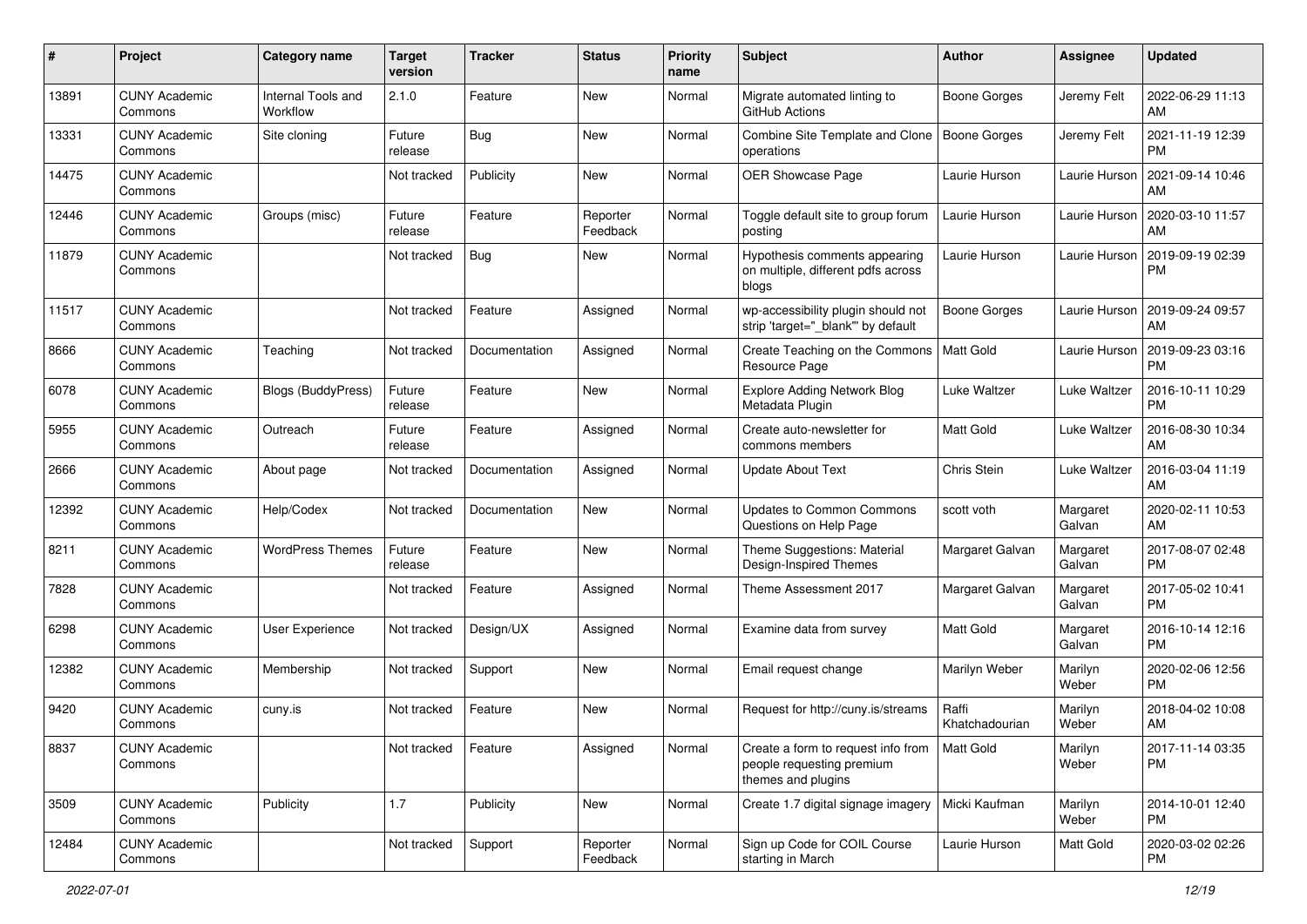| #     | <b>Project</b>                  | Category name            | <b>Target</b><br>version | <b>Tracker</b> | <b>Status</b>        | <b>Priority</b><br>name | <b>Subject</b>                                                                       | <b>Author</b>           | Assignee           | <b>Updated</b>                |
|-------|---------------------------------|--------------------------|--------------------------|----------------|----------------------|-------------------------|--------------------------------------------------------------------------------------|-------------------------|--------------------|-------------------------------|
| 11545 | <b>CUNY Academic</b><br>Commons | <b>WordPress Plugins</b> | Not tracked              | Support        | New                  | Normal                  | <b>Twitter searches in WordPress</b>                                                 | Gina Cherry             | Matt Gold          | 2019-09-23 01:03<br><b>PM</b> |
| 11493 | <b>CUNY Academic</b><br>Commons | Domain Mapping           | Not tracked              | Support        | Reporter<br>Feedback | Normal                  | Domain Mapping Request - Talia<br>Schaffer                                           | scott voth              | Matt Gold          | 2019-08-06 08:39<br>AM        |
| 10839 | <b>CUNY Academic</b><br>Commons | About page               | Not tracked              | Support        | New                  | Normal                  | <b>Mission Statement Needs</b><br>Revision                                           | scott voth              | Matt Gold          | 2018-12-26 10:58<br>AM        |
| 9015  | <b>CUNY Academic</b><br>Commons | Groups (misc)            | Not tracked              | Outreach       | Assigned             | Normal                  | Email group admins the email<br>addresses of their groups                            | <b>Matt Gold</b>        | Matt Gold          | 2018-01-02 09:54<br>AM        |
| 8898  | <b>CUNY Academic</b><br>Commons | Social Paper             | Not tracked              | Feature        | Assigned             | Normal                  | Usage data on docs and social<br>paper                                               | Matt Gold               | Matt Gold          | 2017-11-16 11:32<br>AM        |
| 8607  | <b>CUNY Academic</b><br>Commons |                          | Not tracked              | Support        | New                  | Normal                  | Paypal?                                                                              | Marilyn Weber           | Matt Gold          | 2018-05-15 01:37<br><b>PM</b> |
| 8498  | <b>CUNY Academic</b><br>Commons | <b>WordPress Plugins</b> | Future<br>release        | Feature        | <b>New</b>           | Low                     | <b>Gravity Forms Email Users</b>                                                     | Raffi<br>Khatchadourian | Matt Gold          | 2017-10-13 12:58<br><b>PM</b> |
| 4972  | <b>CUNY Academic</b><br>Commons | Analytics                | Not tracked              | Bug            | New                  | Normal                  | <b>Newsletter Analytics</b>                                                          | Stephen Real            | Matt Gold          | 2015-12-09 12:54<br><b>PM</b> |
| 4225  | <b>CUNY Academic</b><br>Commons | DiRT Integration         | Future<br>release        | Design/UX      | <b>New</b>           | Normal                  | Add information to DIRT page (in<br>Create a Group)                                  | Samantha Raddatz        | Matt Gold          | 2015-06-26 03:14<br><b>PM</b> |
| 3691  | <b>CUNY Academic</b><br>Commons | <b>WordPress Plugins</b> | Future<br>release        | Bug            | <b>New</b>           | Normal                  | <b>WPMU Domain Mapping</b><br>Debugging on cdev                                      | Raymond Hoh             | Matt Gold          | 2014-12-12 09:04<br>AM        |
| 3657  | <b>CUNY Academic</b><br>Commons | WordPress (misc)         | Not tracked              | Feature        | New                  | Normal                  | Create alert for GC email<br>addresses                                               | Matt Gold               | Matt Gold          | 2016-04-14 11:29<br><b>PM</b> |
| 2175  | <b>CUNY Academic</b><br>Commons | WordPress (misc)         | Not tracked              | Support        | Assigned             | Normal                  | Subscibe 2 vs. Jetpack<br>subscription options                                       | local admin             | Matt Gold          | 2016-01-26 04:58<br><b>PM</b> |
| 370   | <b>CUNY Academic</b><br>Commons | Registration             | Future<br>release        | Feature        | Assigned             | High                    | <b>Guest Accounts</b>                                                                | <b>Matt Gold</b>        | Matt Gold          | 2015-04-09 09:33<br><b>PM</b> |
| 2573  | <b>NYCDH Community</b><br>Site  |                          |                          | Feature        | Reporter<br>Feedback | Normal                  | Add dh nyc twitter list feed to site                                                 | <b>Mark Newton</b>      | Matt Gold          | 2013-05-16 11:42<br><b>PM</b> |
| 8902  | <b>CUNY Academic</b><br>Commons | Design                   | Not tracked              | Feature        | Assigned             | Normal                  | Report back on research on<br><b>BuddyPress themes</b>                               | Matt Gold               | Michael Smith      | 2017-11-10 12:31<br><b>PM</b> |
| 3506  | <b>CUNY Academic</b><br>Commons | Publicity                | 1.7                      | Publicity      | <b>New</b>           | Normal                  | Prepare 1.7 email messaging                                                          | Micki Kaufman           | Micki<br>Kaufman   | 2014-10-01 12:36<br><b>PM</b> |
| 7624  | <b>CUNY Academic</b><br>Commons | BuddyPress (misc)        | Future<br>release        | Design/UX      | <b>New</b>           | Normal                  | <b>BP Notifications</b>                                                              | Luke Waltzer            | Paige Dupont       | 2017-02-08 10:43<br><b>PM</b> |
| 6392  | <b>CUNY Academic</b><br>Commons | Group Forums             | Future<br>release        | Design/UX      | Assigned             | Low                     | Composition/Preview Panes in<br>Forum Posts                                          | Luke Waltzer            | Paige Dupont       | 2016-10-21 04:26<br><b>PM</b> |
| 11393 | <b>CUNY Academic</b><br>Commons |                          | Not tracked              | Publicity      | New                  | Normal                  | After 1.15 release, ceate a hero<br>slide and post about adding a site<br>to a group | scott voth              | Patrick<br>Sweeney | 2019-05-14 10:32<br>AM        |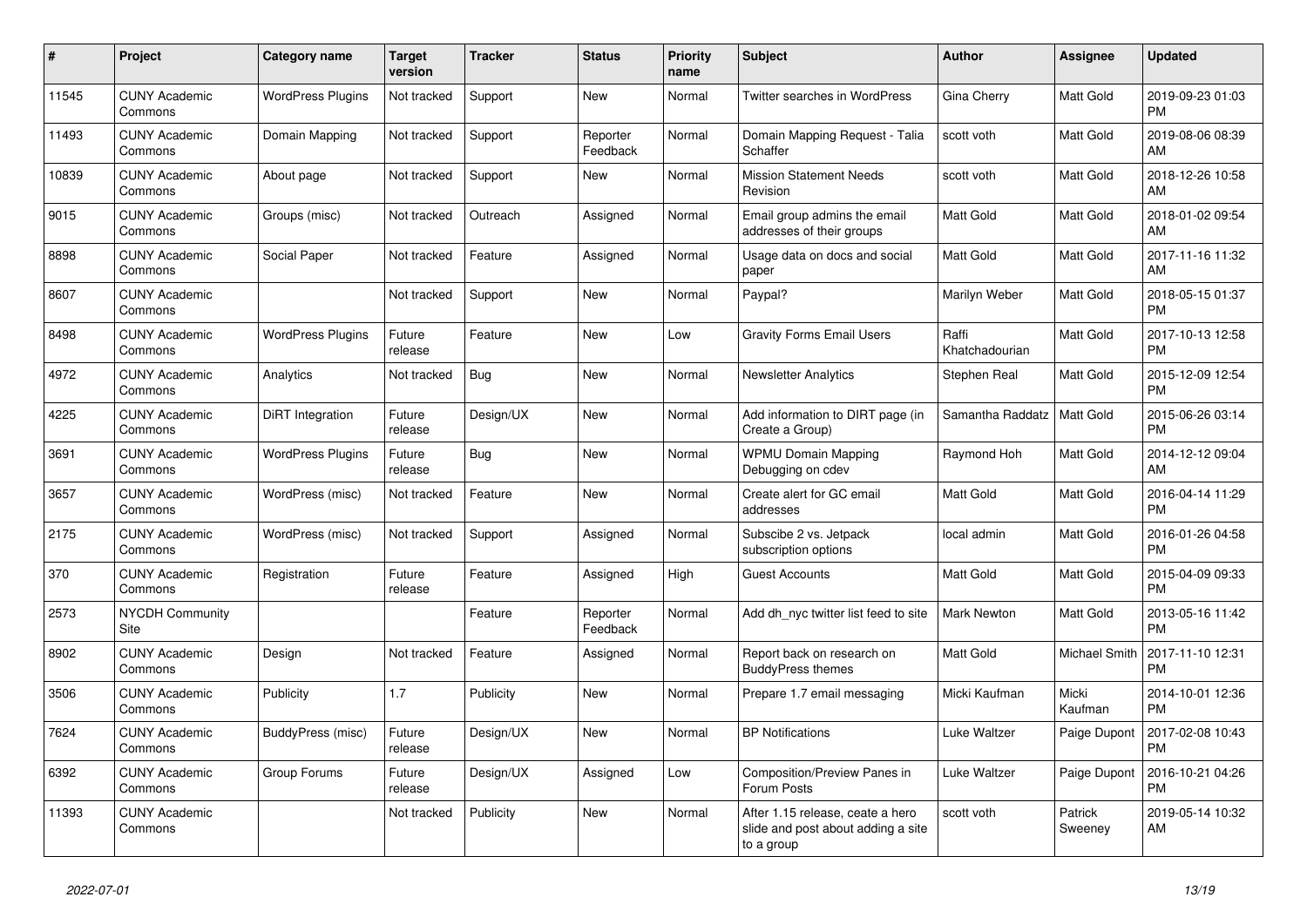| $\#$  | Project                         | <b>Category name</b>       | <b>Target</b><br>version | <b>Tracker</b> | <b>Status</b>        | Priority<br>name | <b>Subject</b>                                                  | <b>Author</b>           | <b>Assignee</b> | <b>Updated</b>                |
|-------|---------------------------------|----------------------------|--------------------------|----------------|----------------------|------------------|-----------------------------------------------------------------|-------------------------|-----------------|-------------------------------|
| 16319 | <b>CUNY Academic</b><br>Commons | <b>WordPress Plugins</b>   | 2.0.3                    | Bug            | <b>New</b>           | Normal           | Request for Events Calendar Pro<br>5.14.2 update                | Raymond Hoh             | Raymond<br>Hoh  | 2022-07-01 04:16<br><b>PM</b> |
| 16245 | <b>CUNY Academic</b><br>Commons | WordPress (misc)           |                          | Bug            | Reporter<br>Feedback | Normal           | Save Button missing on<br>WordPress Profile page                | scott voth              | Raymond<br>Hoh  | 2022-06-16 03:09<br><b>PM</b> |
| 16177 | <b>CUNY Academic</b><br>Commons | Reply By Email             |                          | Bug            | New                  | Normal           | Switch to Inbound mode for RBE                                  | Raymond Hoh             | Raymond<br>Hoh  | 2022-05-30 04:32<br><b>PM</b> |
| 16110 | <b>CUNY Academic</b><br>Commons |                            |                          | Support        | Reporter<br>Feedback | Normal           | remove Creative Commons<br>license from pages?                  | Marilyn Weber           | Raymond<br>Hoh  | 2022-05-17 06:11<br><b>PM</b> |
| 15516 | <b>CUNY Academic</b><br>Commons | <b>WordPress Plugins</b>   |                          | Bug            | Reporter<br>Feedback | Normal           | Can't publish or save draft of post<br>on wordpress.com         | Raffi<br>Khatchadourian | Raymond<br>Hoh  | 2022-03-02 05:52<br><b>PM</b> |
| 14994 | <b>CUNY Academic</b><br>Commons | cdev.gc.cuny.edu           | Not tracked              | Support        | In Progress          | Normal           | Clear Cache on CDEV                                             | scott voth              | Raymond<br>Hoh  | 2021-12-07 03:51<br><b>PM</b> |
| 14983 | <b>CUNY Academic</b><br>Commons | WordPress (misc)           | Not tracked              | Support        | Reporter<br>Feedback | Normal           | "Read More" tag not working                                     | Rebecca Krisel          | Raymond<br>Hoh  | 2021-11-23 01:17<br><b>PM</b> |
| 14496 | <b>CUNY Academic</b><br>Commons | Domain Mapping             | Future<br>release        | Bug            | New                  | Normal           | Mapped domain SSO uses<br>third-party cookies                   | Raymond Hoh             | Raymond<br>Hoh  | 2021-05-24 04:03<br><b>PM</b> |
| 13946 | <b>CUNY Academic</b><br>Commons | <b>WordPress Plugins</b>   | 2.1.0                    | Support        | Assigned             | Normal           | Custom Embed handler For<br>OneDrive files                      | scott voth              | Raymond<br>Hoh  | 2022-05-26 10:46<br>AM        |
| 13457 | <b>CUNY Academic</b><br>Commons | Group Forums               | 2.0.3                    | <b>Bug</b>     | <b>New</b>           | High             | Forum post not sending<br>notifications                         | Filipa Calado           | Raymond<br>Hoh  | 2022-06-29 11:32<br>AM        |
| 13430 | <b>CUNY Academic</b><br>Commons | Reply By Email             | Not tracked              | Bug            | New                  | Normal           | Delay in RBE                                                    | Luke Waltzer            | Raymond<br>Hoh  | 2020-10-13 11:16<br>AM        |
| 13358 | <b>CUNY Academic</b><br>Commons | Group Forums               | Future<br>release        | Feature        | New                  | Normal           | Improved UI for group forum<br>threading settings               | <b>Boone Gorges</b>     | Raymond<br>Hoh  | 2021-11-19 12:27<br><b>PM</b> |
| 13328 | <b>CUNY Academic</b><br>Commons | Group Forums               | Not tracked              | Bug            | Reporter<br>Feedback | Normal           | cross-posting in two related<br>groups                          | Marilyn Weber           | Raymond<br>Hoh  | 2020-09-15 10:39<br><b>PM</b> |
| 13286 | <b>CUNY Academic</b><br>Commons |                            | Not tracked              | Support        | New                  | Normal           | problem connecting with<br><b>WordPress app</b>                 | Marilyn Weber           | Raymond<br>Hoh  | 2020-09-08 11:16<br>AM        |
| 12741 | <b>CUNY Academic</b><br>Commons | <b>WordPress Plugins</b>   | Not tracked              | Support        | Reporter<br>Feedback | Normal           | Tableau Public Viz Block                                        | Marilyn Weber           | Raymond<br>Hoh  | 2020-05-12 11:00<br>AM        |
| 12004 | <b>CUNY Academic</b><br>Commons |                            | Not tracked              | Support        | Reporter<br>Feedback | Normal           | Notifications for spam blog<br>comments                         | Gina Cherry             | Raymond<br>Hoh  | 2019-11-01 12:05<br><b>PM</b> |
| 11971 | <b>CUNY Academic</b><br>Commons | <b>Email Notifications</b> | Future<br>release        | Bug            | Reporter<br>Feedback | Low              | Pictures obscured in emailed post<br>notifications              | Marilyn Weber           | Raymond<br>Hoh  | 2019-11-21 01:14<br><b>PM</b> |
| 11649 | <b>CUNY Academic</b><br>Commons | <b>WordPress Plugins</b>   | 2.0.3                    | Bug            | In Progress          | Normal           | CC license displayed on every<br>page                           | Gina Cherry             | Raymond<br>Hoh  | 2022-06-29 11:32<br>AM        |
| 11624 | <b>CUNY Academic</b><br>Commons | WordPress (misc)           | Not tracked              | Support        | New                  | Normal           | Change pages into posts or swap<br>database for a Commons site? | Stephen Klein           | Raymond<br>Hoh  | 2019-07-09 11:04<br>AM        |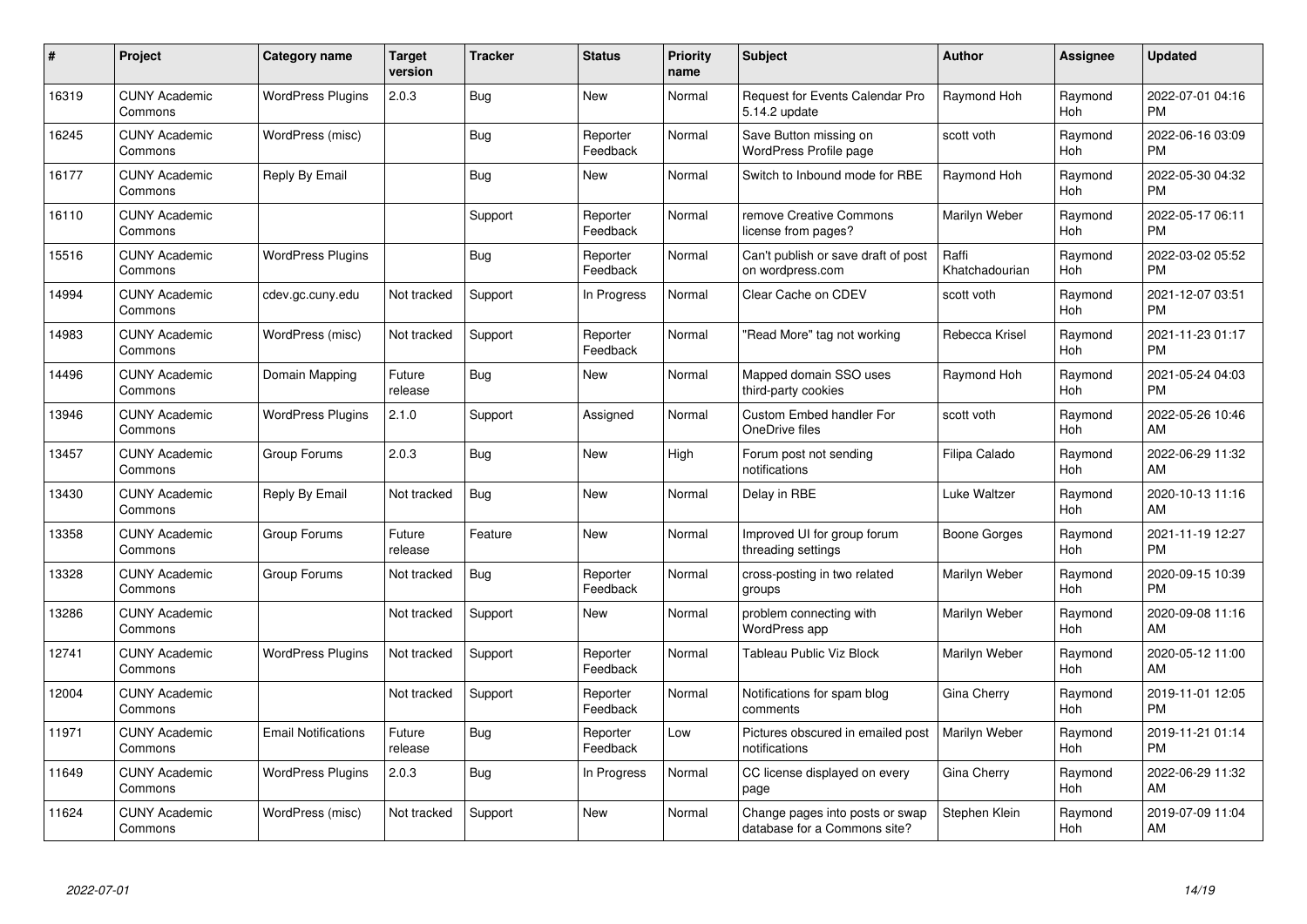| #     | Project                         | <b>Category name</b>      | <b>Target</b><br>version | <b>Tracker</b> | <b>Status</b>        | <b>Priority</b><br>name | <b>Subject</b>                                                     | <b>Author</b>    | Assignee       | <b>Updated</b>                |
|-------|---------------------------------|---------------------------|--------------------------|----------------|----------------------|-------------------------|--------------------------------------------------------------------|------------------|----------------|-------------------------------|
| 11243 | <b>CUNY Academic</b><br>Commons | BuddyPress (misc)         | Future<br>release        | Bug            | <b>New</b>           | Normal                  | Audit bp-custom.php                                                | Raymond Hoh      | Raymond<br>Hoh | 2022-04-26 11:59<br>AM        |
| 11149 | <b>CUNY Academic</b><br>Commons |                           | Not tracked              | Support        | Reporter<br>Feedback | Normal                  | comments getting blocked                                           | Marilyn Weber    | Raymond<br>Hoh | 2019-03-26 11:40<br>AM        |
| 10659 | <b>CUNY Academic</b><br>Commons | Group Forums              | Future<br>release        | Feature        | Assigned             | Normal                  | Post to multiple groups via email                                  | <b>Matt Gold</b> | Raymond<br>Hoh | 2018-11-15 12:54<br>AM        |
| 10262 | <b>CUNY Academic</b><br>Commons |                           | Not tracked              | Bug            | Reporter<br>Feedback | Normal                  | Newsletter Plugin: Broken Image<br>at Bottom of All Newsletters    | Mark Webb        | Raymond<br>Hoh | 2018-08-30 05:17<br><b>PM</b> |
| 9729  | <b>CUNY Academic</b><br>Commons | <b>SEO</b>                | Not tracked              | Support        | <b>New</b>           | Normal                  | 503 Errors showing on<br>newlaborforum.cuny.edu                    | Diane Krauthamer | Raymond<br>Hoh | 2018-05-22 04:48<br><b>PM</b> |
| 9346  | <b>CUNY Academic</b><br>Commons | WordPress (misc)          | Not tracked              | Bug            | <b>New</b>           | Normal                  | Clone cetls.bmcc.cuny.edu for<br>development                       | Owen Roberts     | Raymond<br>Hoh | 2018-03-06 05:35<br><b>PM</b> |
| 9060  | <b>CUNY Academic</b><br>Commons | Commons In A Box          | Not tracked              | Bug            | Hold                 | Normal                  | Problems with CBox image library<br>/ upload                       | Lisa Rhody       | Raymond<br>Hoh | 2018-01-10 03:26<br><b>PM</b> |
| 8991  | <b>CUNY Academic</b><br>Commons | Reply By Email            | Not tracked              | Bug            | Hold                 | Normal                  | RBE duplicate email message<br>issue                               | Matt Gold        | Raymond<br>Hoh | 2018-02-18 08:53<br><b>PM</b> |
| 8976  | <b>CUNY Academic</b><br>Commons | Reply By Email            | Not tracked              | Feature        | Assigned             | Normal                  | Package RBE new topics posting?                                    | <b>Matt Gold</b> | Raymond<br>Hoh | 2017-12-04 02:34<br><b>PM</b> |
| 7928  | <b>CUNY Academic</b><br>Commons | Group Forums              | Not tracked              | Bug            | <b>New</b>           | Normal                  | Duplicate Forum post                                               | Luke Waltzer     | Raymond<br>Hoh | 2017-04-11 09:27<br><b>PM</b> |
| 7115  | <b>CUNY Academic</b><br>Commons | Groups (misc)             | Future<br>release        | Feature        | Reporter<br>Feedback | Normal                  | make licensing info clear during<br>group creation                 | Matt Gold        | Raymond<br>Hoh | 2020-12-08 11:32<br>AM        |
| 6995  | <b>CUNY Academic</b><br>Commons | Home Page                 | Not tracked              | Bug            | Assigned             | Normal                  | member filter on homepage not<br>working                           | Matt Gold        | Raymond<br>Hoh | 2016-12-11 09:46<br><b>PM</b> |
| 6749  | <b>CUNY Academic</b><br>Commons | Events                    | Future<br>release        | Bug            | New                  | Low                     | BPEO iCal request can trigger<br>very large number of DB queries   | Boone Gorges     | Raymond<br>Hoh | 2016-11-15 10:09<br><b>PM</b> |
| 6671  | <b>CUNY Academic</b><br>Commons | Reply By Email            | Not tracked              | <b>Bug</b>     | Assigned             | Normal                  | "Post too often" RBE error<br>message                              | Matt Gold        | Raymond<br>Hoh | 2016-11-11 09:55<br>AM        |
| 6644  | <b>CUNY Academic</b><br>Commons |                           | Not tracked              | Bug            | Reporter<br>Feedback | High                    | White Screen at Login Pge                                          | Luke Waltzer     | Raymond<br>Hoh | 2016-11-21 10:34<br><b>PM</b> |
| 5691  | <b>CUNY Academic</b><br>Commons | <b>Blogs (BuddyPress)</b> | Future<br>release        | Bug            | Assigned             | High                    | Differing numbers on Sites display                                 | <b>Matt Gold</b> | Raymond<br>Hoh | 2016-06-13 01:37<br><b>PM</b> |
| 5282  | <b>CUNY Academic</b><br>Commons | Social Paper              | Future<br>release        | <b>Bug</b>     | New                  | Normal                  | Replying via email directs to paper<br>but not individual comment. | Marilyn Weber    | Raymond<br>Hoh | 2016-03-02 01:48<br><b>PM</b> |
| 5016  | <b>CUNY Academic</b><br>Commons | Events                    | Future<br>release        | Feature        | Assigned             | Low                     | Allow comments to be posted on<br>events                           | <b>Matt Gold</b> | Raymond<br>Hoh | 2019-03-01 02:23<br><b>PM</b> |
| 4535  | CUNY Academic<br>Commons        | My Commons                | Future<br>release        | Bug            | <b>New</b>           | Low                     | My Commons filter issue                                            | scott voth       | Raymond<br>Hoh | 2015-09-01 11:17<br>AM        |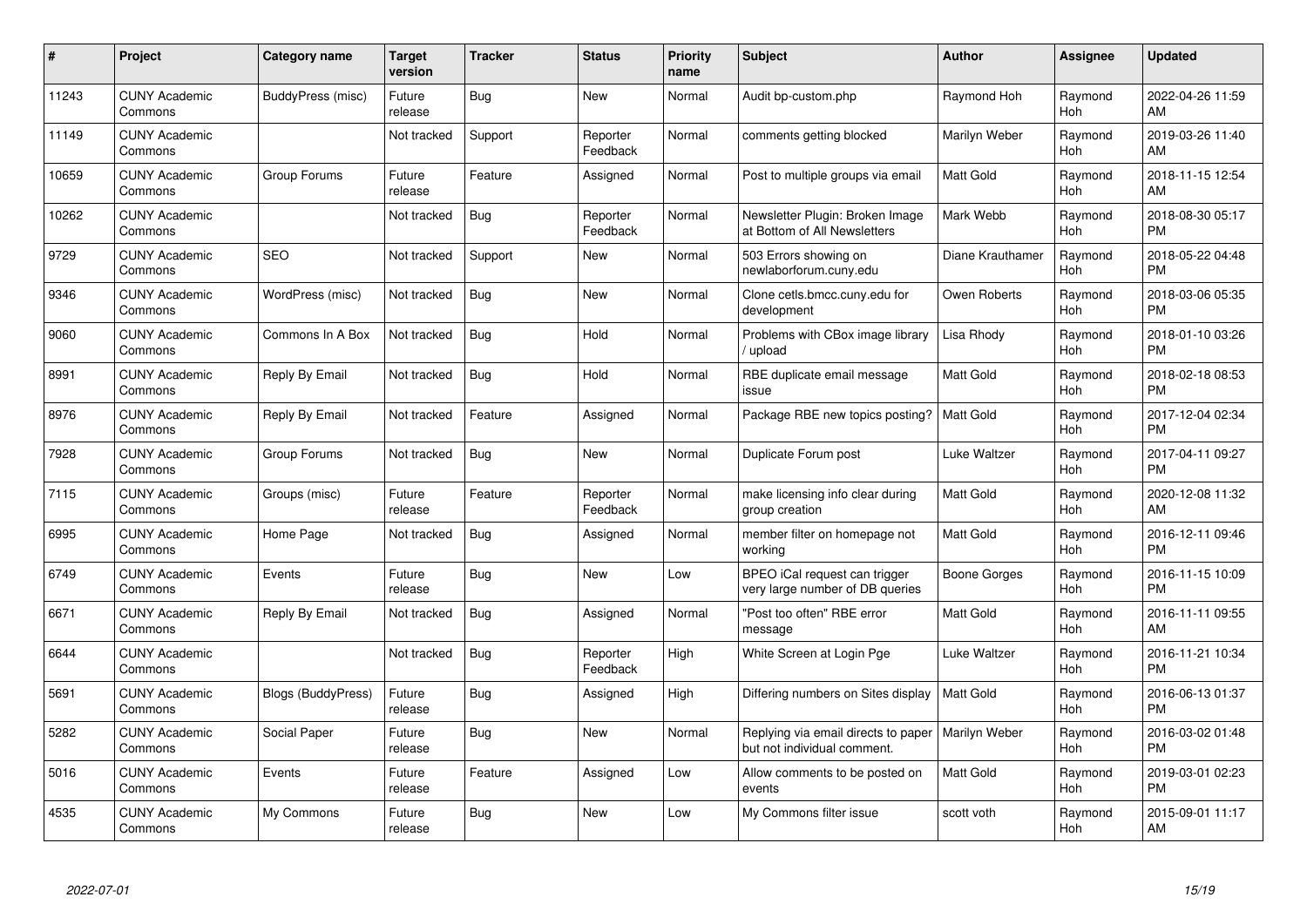| #    | Project                         | <b>Category name</b>       | <b>Target</b><br>version | <b>Tracker</b> | <b>Status</b>        | <b>Priority</b><br>name | Subject                                                                       | Author                  | Assignee            | <b>Updated</b>                |
|------|---------------------------------|----------------------------|--------------------------|----------------|----------------------|-------------------------|-------------------------------------------------------------------------------|-------------------------|---------------------|-------------------------------|
| 4388 | <b>CUNY Academic</b><br>Commons | WordPress (misc)           | Future<br>release        | Bug            | Assigned             | Normal                  | Repeated request for<br>authentication.                                       | Alice.Lynn<br>McMichael | Raymond<br>Hoh      | 2015-08-11 07:35<br><b>PM</b> |
| 3939 | <b>CUNY Academic</b><br>Commons | <b>WordPress Plugins</b>   | Future<br>release        | Bug            | Hold                 | Normal                  | Activity stream support for<br>Co-Authors Plus plugin                         | Raymond Hoh             | Raymond<br>Hoh      | 2015-11-09 06:13<br><b>PM</b> |
| 3662 | <b>CUNY Academic</b><br>Commons | SEO                        | Future<br>release        | Feature        | Assigned             | Normal                  | Duplicate Content/SEO/Google<br>issues                                        | Matt Gold               | Raymond<br>Hoh      | 2015-04-13 04:37<br><b>PM</b> |
| 3577 | <b>CUNY Academic</b><br>Commons | My Commons                 | Future<br>release        | Design/UX      | Assigned             | Normal                  | Replies to items in My Commons                                                | <b>Matt Gold</b>        | Raymond<br>Hoh      | 2015-04-09 05:19<br><b>PM</b> |
| 3536 | <b>CUNY Academic</b><br>Commons | My Commons                 | Future<br>release        | Feature        | Assigned             | Normal                  | Infinite Scroll on My Commons<br>page                                         | Matt Gold               | Raymond<br>Hoh      | 2015-04-13 04:42<br><b>PM</b> |
| 3517 | <b>CUNY Academic</b><br>Commons | My Commons                 | Future<br>release        | Feature        | Assigned             | Normal                  | Mute/Unmute My Commons<br>updates                                             | Matt Gold               | Raymond<br>Hoh      | 2015-11-09 01:19<br><b>PM</b> |
| 3492 | <b>CUNY Academic</b><br>Commons | <b>WordPress Themes</b>    | Future<br>release        | Support        | Assigned             | Normal                  | Add CBOX theme to the<br>Commons                                              | scott voth              | Raymond<br>Hoh      | 2014-10-08 05:55<br><b>PM</b> |
| 3369 | <b>CUNY Academic</b><br>Commons | Reply By Email             | Not tracked              | Outreach       | Hold                 | Normal                  | Release reply by email to WP<br>plugin directory                              | <b>Matt Gold</b>        | Raymond<br>Hoh      | 2016-03-01 12:46<br><b>PM</b> |
| 3192 | <b>CUNY Academic</b><br>Commons | Group Forums               | Future<br>release        | Feature        | Assigned             | Normal                  | Customizable forum views for<br>bbPress 2.x group forums                      | Boone Gorges            | Raymond<br>Hoh      | 2015-11-09 12:47<br><b>PM</b> |
| 1192 | <b>CUNY Academic</b><br>Commons | <b>Group Files</b>         | Future<br>release        | Feature        | Assigned             | Low                     | When posting group files, allow<br>users to add a category without<br>saving  | <b>Matt Gold</b>        | Raymond<br>Hoh      | 2015-11-09 05:53<br><b>PM</b> |
| 333  | <b>CUNY Academic</b><br>Commons | <b>Email Notifications</b> | Future<br>release        | Feature        | Assigned             | Low                     | Delay Forum Notification Email<br>Delivery Until After Editing Period<br>Ends | Matt Gold               | Raymond<br>Hoh      | 2015-11-09 06:01<br><b>PM</b> |
| 8992 | <b>NYCDH Community</b><br>Site  |                            |                          | <b>Bug</b>     | Assigned             | Normal                  | Multiple RBE error reports                                                    | Matt Gold               | Raymond<br>Hoh      | 2017-12-11 05:43<br><b>PM</b> |
| 2574 | <b>NYCDH Community</b><br>Site  |                            |                          | Feature        | Assigned             | Normal                  | Add Way to Upload Files to<br>Groups                                          | Mark Newton             | Raymond<br>Hoh      | 2013-05-18 07:46<br><b>PM</b> |
| 2571 | <b>NYCDH Community</b><br>Site  |                            |                          | Feature        | Assigned             | Normal                  | Add Google custom search box to<br>homepage                                   | Mark Newton             | Raymond<br>Hoh      | 2013-05-18 07:49<br><b>PM</b> |
| 497  | <b>CUNY Academic</b><br>Commons | <b>WordPress Plugins</b>   | Future<br>release        | Feature        | Assigned             | Normal                  | Drag and Drop Ordering on<br>Gallery Post Plugin                              | <b>Matt Gold</b>        | Ron Rennick         | 2015-11-09 06:18<br><b>PM</b> |
| 5397 | <b>CUNY Academic</b><br>Commons | Social Paper               | Future<br>release        | Feature        | New                  | Normal                  | frustrating to have to<br>enable/disable in SP                                | Marilyn Weber           | Samantha<br>Raddatz | 2016-04-20 03:39<br>PM        |
| 5317 | <b>CUNY Academic</b><br>Commons | Group Blogs                | Not tracked              | <b>Bug</b>     | Reporter<br>Feedback | Normal                  | Notifications of New Post Didn't<br>Come                                      | Luke Waltzer            | Samantha<br>Raddatz | 2016-03-21 10:41<br>PM        |
| 5298 | <b>CUNY Academic</b><br>Commons |                            | Not tracked              | Publicity      | New                  | Normal                  | Survey Pop-Up Text                                                            | Samantha Raddatz        | Samantha<br>Raddatz | 2016-03-22 12:27<br>PM        |
| 5225 | <b>CUNY Academic</b><br>Commons | Registration               | Future<br>release        | Feature        | Assigned             | Normal                  | On-boarding Issues                                                            | Luke Waltzer            | Samantha<br>Raddatz | 2016-02-12 02:58<br><b>PM</b> |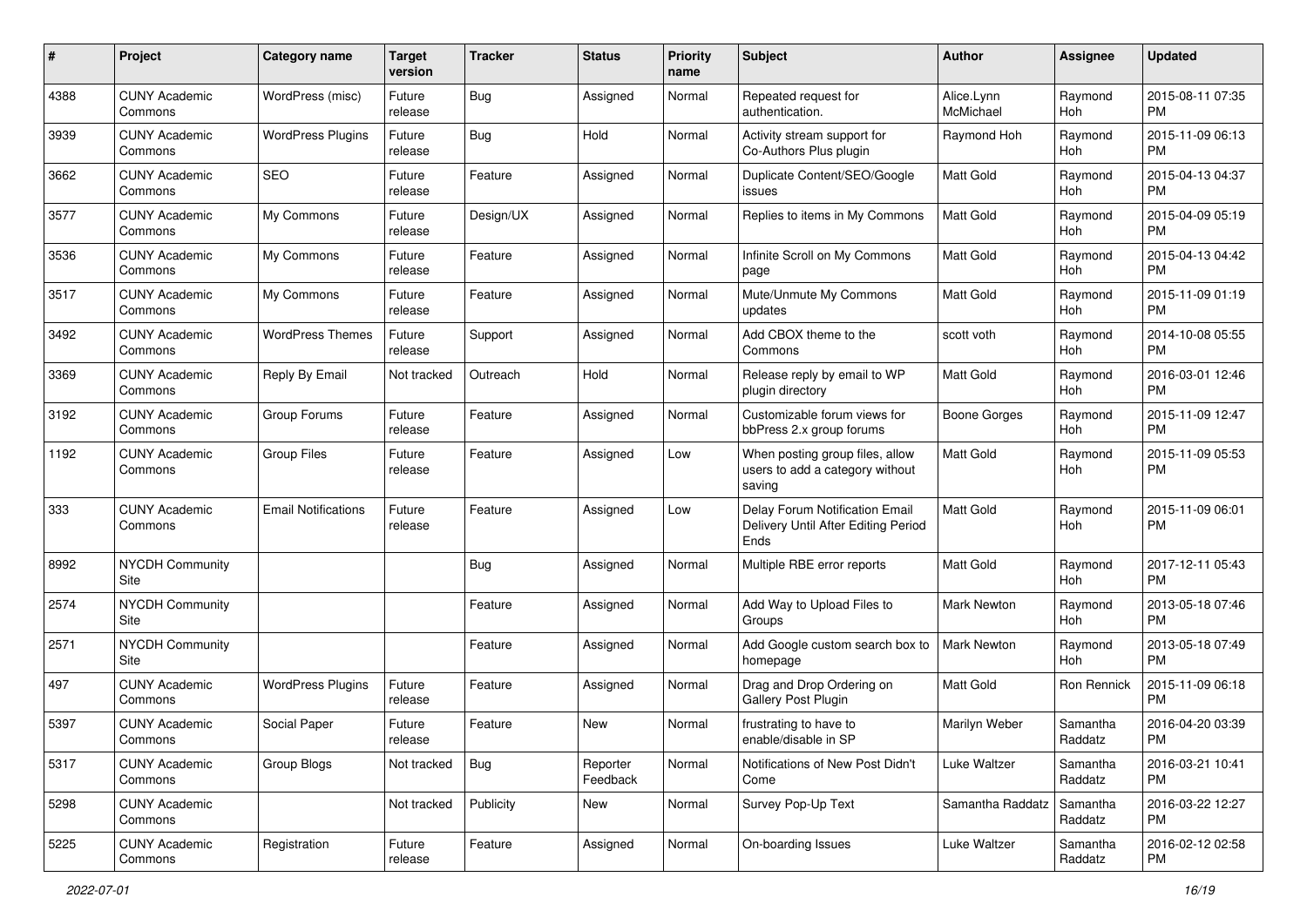| #    | Project                         | <b>Category name</b>    | <b>Target</b><br>version | <b>Tracker</b> | <b>Status</b>        | <b>Priority</b><br>name | <b>Subject</b>                                                                                                                                        | <b>Author</b>           | <b>Assignee</b>     | <b>Updated</b>                |
|------|---------------------------------|-------------------------|--------------------------|----------------|----------------------|-------------------------|-------------------------------------------------------------------------------------------------------------------------------------------------------|-------------------------|---------------------|-------------------------------|
| 5183 | <b>CUNY Academic</b><br>Commons | Social Paper            | Future<br>release        | Design/UX      | <b>New</b>           | Normal                  | Creating a new paper when<br>viewing an existing paper                                                                                                | Raffi<br>Khatchadourian | Samantha<br>Raddatz | 2016-02-02 12:09<br><b>PM</b> |
| 5058 | <b>CUNY Academic</b><br>Commons | Social Paper            | Future<br>release        | Feature        | <b>New</b>           | Low                     | Can there be a clearer signal that<br>even when comments have<br>already been made you add<br>comments by clicking on the side?<br>(SP suggestion #5) | Marilyn Weber           | Samantha<br>Raddatz | 2016-02-11 10:24<br><b>PM</b> |
| 5053 | <b>CUNY Academic</b><br>Commons | Social Paper            | Future<br>release        | Feature        | <b>New</b>           | Low                     | Scrollable menu to add readers<br>(SP suggestion #4)                                                                                                  | Marilyn Weber           | Samantha<br>Raddatz | 2016-04-21 05:21<br><b>PM</b> |
| 5050 | <b>CUNY Academic</b><br>Commons | Social Paper            | Future<br>release        | Feature        | <b>New</b>           | Low                     | Making comments visible in SP<br>editing mode (SP suggestion #1)                                                                                      | Marilyn Weber           | Samantha<br>Raddatz | 2019-09-17 11:10<br><b>PM</b> |
| 4986 | <b>CUNY Academic</b><br>Commons | <b>ZenDesk</b>          | Not tracked              | Support        | Assigned             | Normal                  | Prepare documentation for<br>Zendesk re web widget                                                                                                    | <b>Matt Gold</b>        | Samantha<br>Raddatz | 2016-02-25 03:09<br><b>PM</b> |
| 4661 | <b>CUNY Academic</b><br>Commons | User Experience         | Future<br>release        | Bug            | Assigned             | Normal                  | <b>Simplify Events text</b>                                                                                                                           | <b>Matt Gold</b>        | Samantha<br>Raddatz | 2015-10-02 09:06<br><b>PM</b> |
| 4622 | <b>CUNY Academic</b><br>Commons | <b>Public Portfolio</b> | Future<br>release        | Design/UX      | <b>New</b>           | Normal                  | <b>Profile Visibility Settings</b>                                                                                                                    | Samantha Raddatz        | Samantha<br>Raddatz | 2015-09-21 12:18<br><b>PM</b> |
| 4404 | <b>CUNY Academic</b><br>Commons | <b>Public Portfolio</b> | Future<br>release        | Design/UX      | Assigned             | Normal                  | Change color of permissions info<br>on portfolio editing interface                                                                                    | <b>Matt Gold</b>        | Samantha<br>Raddatz | 2015-08-11 05:28<br><b>PM</b> |
| 4253 | <b>CUNY Academic</b><br>Commons | <b>Public Portfolio</b> | Future<br>release        | Design/UX      | <b>New</b>           | Normal                  | Encourage users to add portfolio<br>content                                                                                                           | Samantha Raddatz        | Samantha<br>Raddatz | 2015-07-07 11:32<br>AM        |
| 4235 | <b>CUNY Academic</b><br>Commons |                         | Not tracked              | Design/UX      | Assigned             | Normal                  | Explore user experience around<br>comments on forum topics vs docs                                                                                    | <b>Matt Gold</b>        | Samantha<br>Raddatz | 2015-07-21 10:23<br>AM        |
| 4226 | <b>CUNY Academic</b><br>Commons | <b>BuddyPress Docs</b>  | Future<br>release        | Design/UX      | <b>New</b>           | Normal                  | Add option to connect a Doc with<br>a Group                                                                                                           | Samantha Raddatz        | Samantha<br>Raddatz | 2015-09-09 04:08<br><b>PM</b> |
| 4221 | <b>CUNY Academic</b><br>Commons | Group Forums            | Future<br>release        | Design/UX      | Assigned             | Normal                  | Add 'Number of Posts' display<br>option to Forum page                                                                                                 | Samantha Raddatz        | Samantha<br>Raddatz | 2015-06-26 02:21<br><b>PM</b> |
| 4027 | <b>CUNY Academic</b><br>Commons | Commons In A Box        | Not tracked              | Design/UX      | Assigned             | Normal                  | Usability review of CBOX update<br>procedures                                                                                                         | <b>Matt Gold</b>        | Samantha<br>Raddatz | 2015-05-11 06:36<br><b>PM</b> |
| 3473 | <b>CUNY Academic</b><br>Commons | User Experience         | Future<br>release        | Feature        | Assigned             | Normal                  | Commons profile: Add help info<br>about "Positions" replacing "title"                                                                                 | Keith Miyake            | Samantha<br>Raddatz | 2015-11-09 02:28<br><b>PM</b> |
| 3458 | <b>CUNY Academic</b><br>Commons | Groups (misc)           | Future<br>release        | Feature        | Assigned             | Normal                  | Filter Members of Group by<br>Campus                                                                                                                  | <b>Michael Smith</b>    | Samantha<br>Raddatz | 2014-09-26 08:32<br><b>PM</b> |
| 1456 | <b>CUNY Academic</b><br>Commons | Group Invitations       | Future<br>release        | Feature        | Reporter<br>Feedback | Low                     | Invite to Group Button from Profile   Matt Gold<br>Field                                                                                              |                         | Samantha<br>Raddatz | 2015-11-09 05:59<br><b>PM</b> |
| 1105 | <b>CUNY Academic</b><br>Commons | WordPress (misc)        | Future<br>release        | Feature        | Assigned             | Normal                  | Rephrase Blog Privacy Options                                                                                                                         | <b>Matt Gold</b>        | Samantha<br>Raddatz | 2015-11-09 06:19<br><b>PM</b> |
| 653  | <b>CUNY Academic</b><br>Commons | Group Blogs             | Future<br>release        | Feature        | Assigned             | Normal                  | Redesign Integration of Groups<br>and Blogs                                                                                                           | <b>Matt Gold</b>        | Samantha<br>Raddatz | 2015-11-09 05:40<br><b>PM</b> |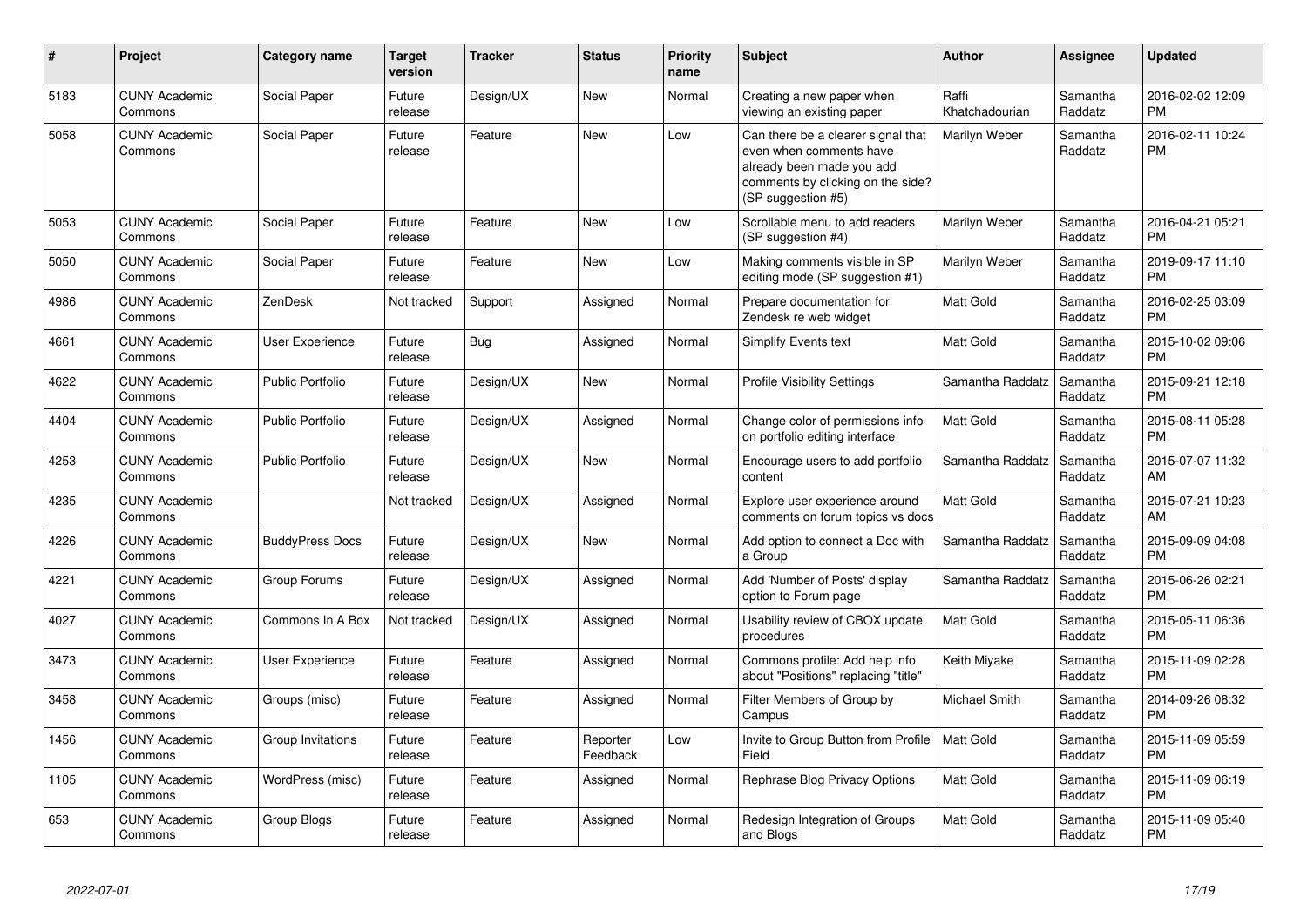| #     | <b>Project</b>                  | Category name               | Target<br>version | <b>Tracker</b> | <b>Status</b>        | <b>Priority</b><br>name | <b>Subject</b>                                                                                                                               | <b>Author</b>          | Assignee            | <b>Updated</b>                |
|-------|---------------------------------|-----------------------------|-------------------|----------------|----------------------|-------------------------|----------------------------------------------------------------------------------------------------------------------------------------------|------------------------|---------------------|-------------------------------|
| 481   | <b>CUNY Academic</b><br>Commons | Groups (misc)               | Future<br>release | Feature        | Assigned             | Normal                  | ability to archive inactive groups<br>and blogs                                                                                              | Michael Mandiberg      | Samantha<br>Raddatz | 2015-11-09 05:56<br><b>PM</b> |
| 310   | <b>CUNY Academic</b><br>Commons | BuddyPress (misc)           | Future<br>release | Feature        | Assigned             | Low                     | <b>Friend Request Email</b>                                                                                                                  | <b>Matt Gold</b>       | Samantha<br>Raddatz | 2015-11-09 05:08<br><b>PM</b> |
| 308   | <b>CUNY Academic</b><br>Commons | Registration                | Future<br>release | Feature        | <b>New</b>           | Normal                  | Group recommendations for<br>signup process                                                                                                  | Boone Gorges           | Samantha<br>Raddatz | 2015-11-09 05:07<br><b>PM</b> |
| 10580 | <b>CUNY Academic</b><br>Commons | Information<br>Architecture | Future<br>release | Design/UX      | <b>New</b>           | Normal                  | Primary nav item review                                                                                                                      | Boone Gorges           | Sara Cannon         | 2022-06-28 01:29<br><b>PM</b> |
| 10439 | <b>CUNY Academic</b><br>Commons | Design                      | 2.1.0             | Design/UX      | New                  | Normal                  | Create Style Guide for Commons                                                                                                               | Sonja Leix             | Sara Cannon         | 2022-06-28 01:43<br><b>PM</b> |
| 5826  | <b>CUNY Academic</b><br>Commons | <b>WordPress Plugins</b>    | Future<br>release | Support        | Reporter<br>Feedback | Normal                  | <b>Remove Subscription Options</b><br>plugin from directory                                                                                  | Sarah Morgano          | Sarah<br>Morgano    | 2016-10-21 04:14<br>PM.       |
| 3511  | <b>CUNY Academic</b><br>Commons | Publicity                   | 1.7               | Publicity      | Assigned             | Normal                  | Social media for 1.7                                                                                                                         | Micki Kaufman          | Sarah<br>Morgano    | 2014-10-14 03:32<br><b>PM</b> |
| 3510  | <b>CUNY Academic</b><br>Commons | Publicity                   | 1.7               | Publicity      | Assigned             | Normal                  | Post on the News Blog re: 'My<br>Commons'                                                                                                    | Micki Kaufman          | Sarah<br>Morgano    | 2014-10-15 11:18<br>AM        |
| 2612  | <b>CUNY Academic</b><br>Commons |                             | Not tracked       | Publicity      | Assigned             | Normal                  | Pinterest site for the Commons                                                                                                               | local admin            | Sarah<br>Morgano    | 2016-03-04 11:19<br>AM.       |
| 14787 | <b>CUNY Academic</b><br>Commons | Plugin Packages             | Future<br>release | Feature        | <b>New</b>           | Normal                  | Creating a "Design" plugin<br>package                                                                                                        | Laurie Hurson          | scott voth          | 2022-04-27 04:56<br><b>PM</b> |
| 14394 | <b>CUNY Academic</b><br>Commons |                             | Not tracked       | Feature        | New                  | Normal                  | Commons News Site - redesign                                                                                                                 | scott voth             | scott voth          | 2021-09-14 10:46<br>AM        |
| 12247 | <b>CUNY Academic</b><br>Commons | Publicity                   | Not tracked       | Support        | New                  | Normal                  | Screenshot of First Commons<br>Homepage                                                                                                      | scott voth             | scott voth          | 2020-01-14 12:08<br><b>PM</b> |
| 11883 | <b>CUNY Academic</b><br>Commons | Help/Codex                  | Not tracked       | Support        | New                  | Normal                  | Need Embedding Help Page<br>Update (Tableau)                                                                                                 | Anthony Wheeler        | scott voth          | 2019-09-24 08:49<br>AM.       |
| 9908  | <b>CUNY Academic</b><br>Commons |                             | Not tracked       | Feature        | <b>New</b>           | Normal                  | Is it possible to send email<br>updates to users (or an email<br>address not on the list) for only a<br>single page AFTER being<br>prompted? | <b>Michael Shields</b> | scott voth          | 2018-06-11 01:34<br><b>PM</b> |
| 6115  | <b>CUNY Academic</b><br>Commons | Publicity                   | Not tracked       | Feature        | Assigned             | Normal                  | create digital signage for GC                                                                                                                | Matt Gold              | scott voth          | 2016-10-11 10:09<br><b>PM</b> |
| 4222  | <b>CUNY Academic</b><br>Commons | User Experience             | Future<br>release | Design/UX      | New                  | Normal                  | Add information to 'Delete<br>Account' page                                                                                                  | Samantha Raddatz       | scott voth          | 2015-06-26 11:35<br>AM        |
| 3565  | <b>CUNY Academic</b><br>Commons | My Commons                  | Not tracked       | Documentation  | <b>New</b>           | Normal                  | Load Newest inconsistencies                                                                                                                  | Chris Stein            | scott voth          | 2015-11-09 01:16<br><b>PM</b> |
| 3524  | <b>CUNY Academic</b><br>Commons | Documentation               | Not tracked       | Documentation  | Assigned             | Normal                  | Post describing all you can do<br>when starting up a new blog/group                                                                          | Matt Gold              | scott voth          | 2014-10-04 12:56<br><b>PM</b> |